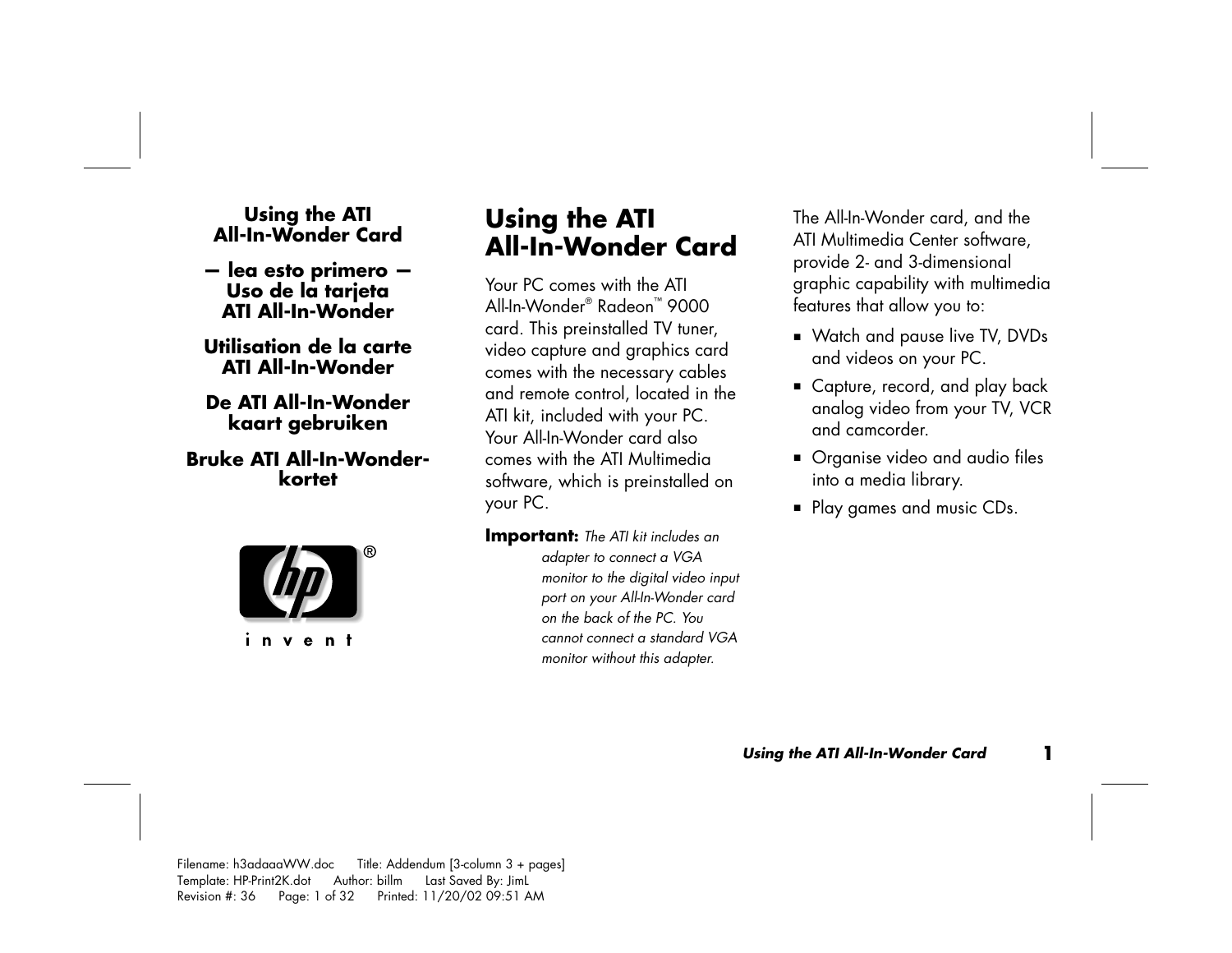When you connect your PC to a television or to a TV signal source, the ATI All-In-Wonder card provides several features you can operate with the ATI remote control, such as: TV-On-Demand™, zoom-in control, scheduled viewing, channel scanning, an interactive program guide, and closed captioning.

**Note:** *Scheduled viewing, closed captioning, and the interactive program guide are not available in all countries/regions.* 

Please refer to the information in the *Quick Setup Guide* (cable installation) poster that came with your ATI All-In-Wonder card for information about how to install the correct audio and video cables.

#### **Enabling the Television Display**

After you attach all the required video and audio cables between the TV and PC, you need to restart your PC. If you choose to connect your PC to a TV, the default display setting is to have the TV and monitor display the Windows® desktop simultaneously. TV out is an optional feature.

To enable your TV and PC displays:

- **1** Click **Start** on the taskbar.
- **2** Click **Control Panel**.
- **3** Click **Appearance and Themes**, if it is present.
- **<sup>4</sup>**Double-click **Display**.
- **5** Click the **Settings** tab, and then click the **Advanced**button.
- **6** Click the **Displays** tab, and then select the **TV** option.

#### **7** Click **OK**.

**Important:** *If the TV option is dimmed, your TV may not be connected to the PC properly. For the TV option to appear, you may need to restart your PC after you connect the video cables.*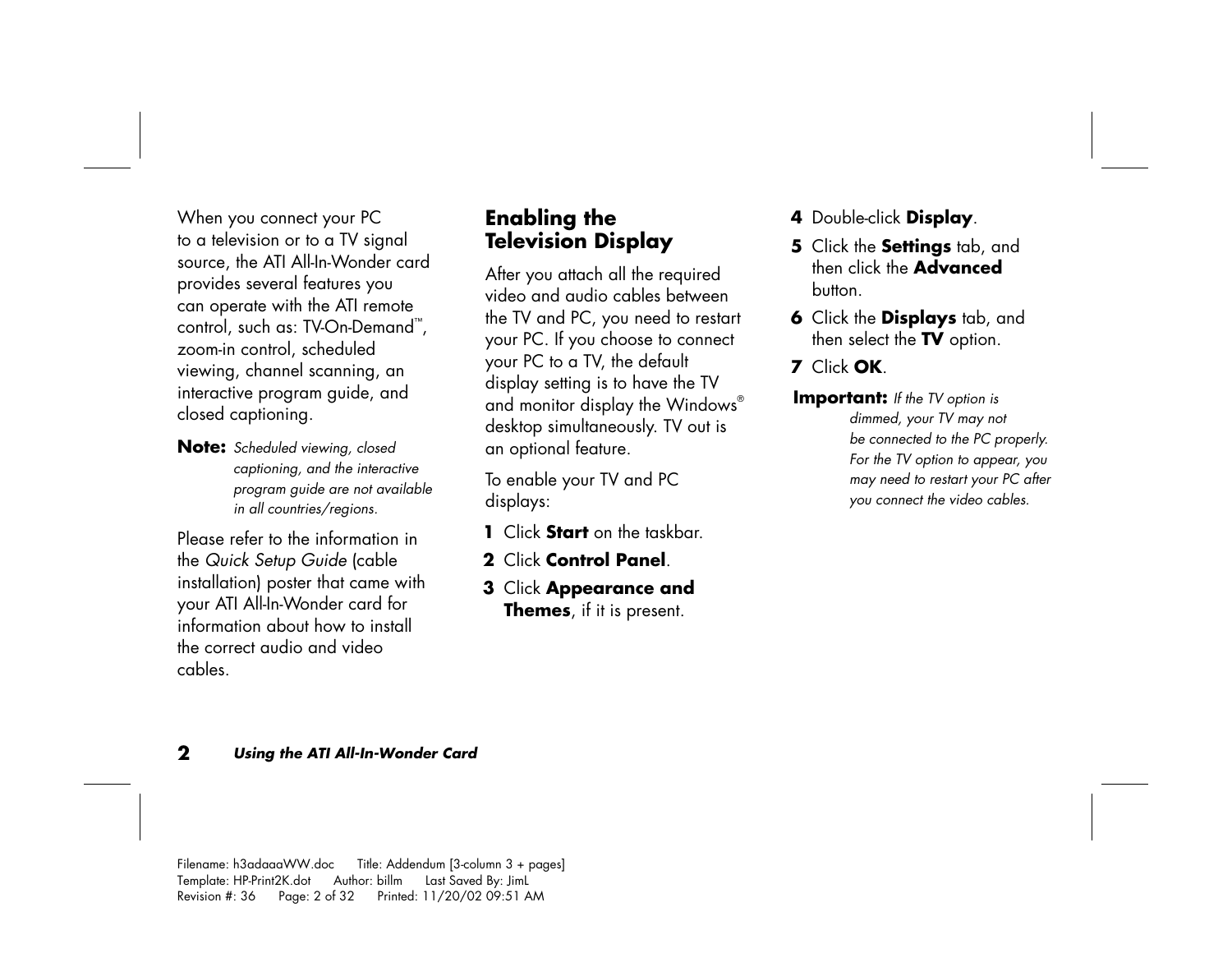to play back, record, or capture sound properly when using your ATI All-In-Wonder Radeon 9000 TV tuner card with ATI Multimedia Center, ArcSoft ShowBiz ™ , or Pinnacle Studio 8 software programs.

Some software programs may not be included with your PC, depending on your country/region.

#### **Audio setup for the ATI Multimedia Center program**

- **<sup>1</sup>**ATI Multimedia Center may not be preinstalled on your PC. Refer to the manufacturer's documentation included with the ATI Multimedia Center installation CD to install this program.
- **2** Click **Start** on the taskbar.
- **3** Choose **All Programs**, **ATI Multimedia Center**, and then click **TV**.
- **4** Select an option in the license agreement window.
- **5** When the Initialization Wizard window opens, click **Next**. This window opens only the first time you use this program.
- **Audio Setup for the Audio setup for the Note:** If you have already set up<br> **ATI All-In-Wonder ATI Multimedia Center** the TV settings for ATI<br>
Radeon 9000 Card **Program** *Refer to the next procedure* of the correct audio s **Note:** *If you have already set up the TV settings for ATI Multimedia Center, this wizard will not appear. Refer to the next procedure in this document.* 
	- **6** Click **Next** again. The TV Channels Initialization Wizard window opens.
	- **7** Click the **Autoscan** button to search for available TV channels, and then click **Next**.
	- **8** Enter a password, and then click **Next**.
	- **9** When the Sound Initialization Wizard window opens, select:
		- **CD Audio**

*Or* 

**CD Player**

*Or*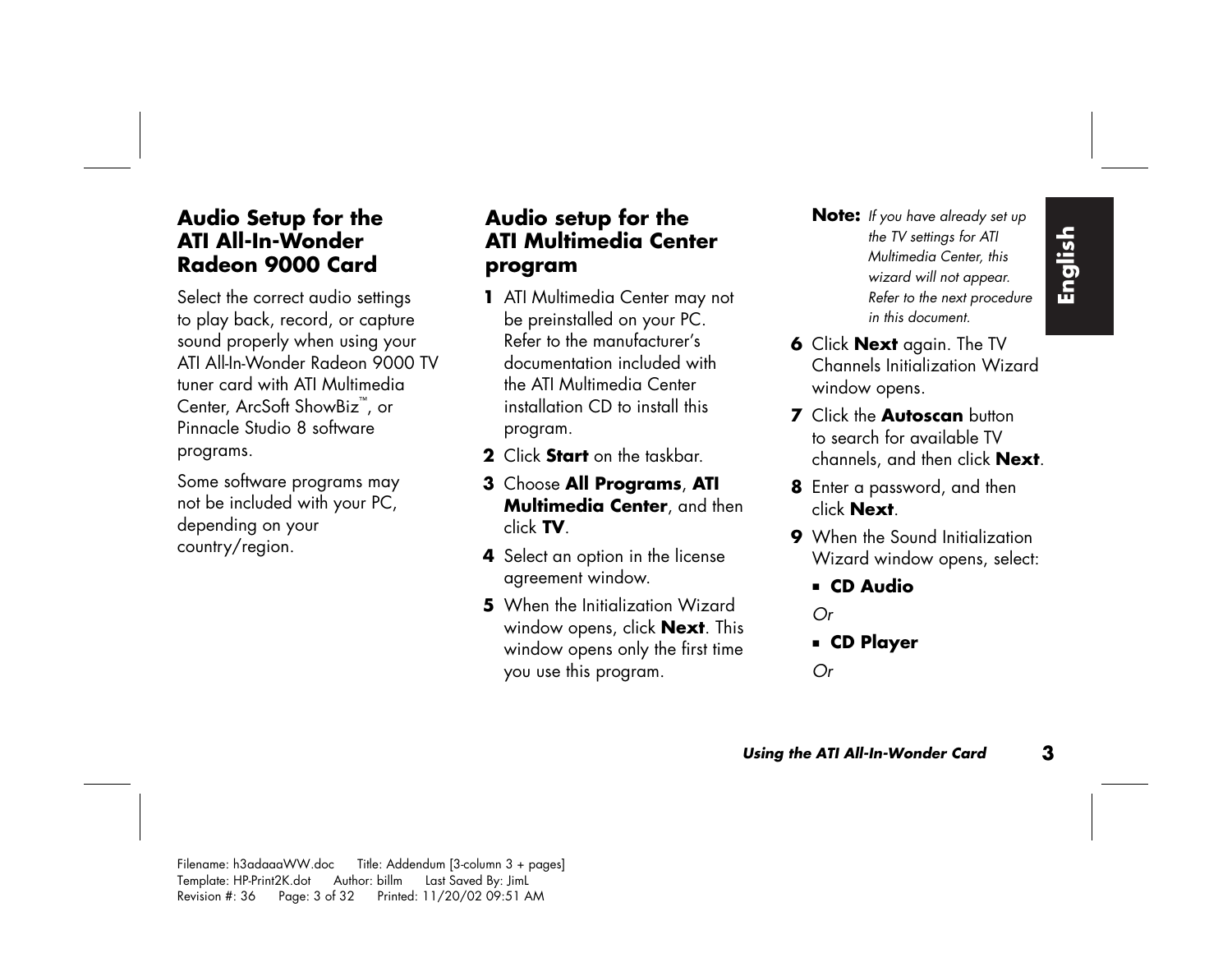**E** Select **Analog Mix** (**Line/CD/Aux/TAD**), select **CD Audio** from the dropdown list of the next window, and then click **OK**.

**Note:** *Your PC displays only one of these options.* 

**10** Click **Next** and follow the onscreen instructions to complete the wizard.

#### *Changing the audio setting for ATI Multimedia Center after TV settings have been selected*

If you have already completed the TV setup wizard mentioned in the previous procedure, you may need to change the audio setting to prevent sound problems.

- **1** Click **Start** on the taskbar.
- **2** Choose **All Programs**, **ATI Multimedia Center**, and then click **TV**.
- **3** Right-click the TV window and then select **Setup**.
- **<sup>4</sup>**Select the **Display** tab, and then click the **Initialization** Wizard button
- **5** Enter password if you have one set up, and then click **Next**.
- **6** When the Sound Initialization Wizard window opens, select:
	- **CD Audio**

*Or*

- **CD Player**
- *Or*
- Select **Analog Mix (Line/CD/Aux/TAD)**, select **CD Audio** from the dropdown list of the next window, and then click **OK**.
- **Note:** *Your PC displays only one of these options.*
- **7** Click **Next** and follow the onscreen instructions to complete the wizard.
- **8** Close the TV Player setup window.

#### **Audio setup for the ArcSoft ShowBiz program**

- **1** Complete the audio setup for the ATI Multimedia Center program.
- **2** Click **Start** on the taskbar.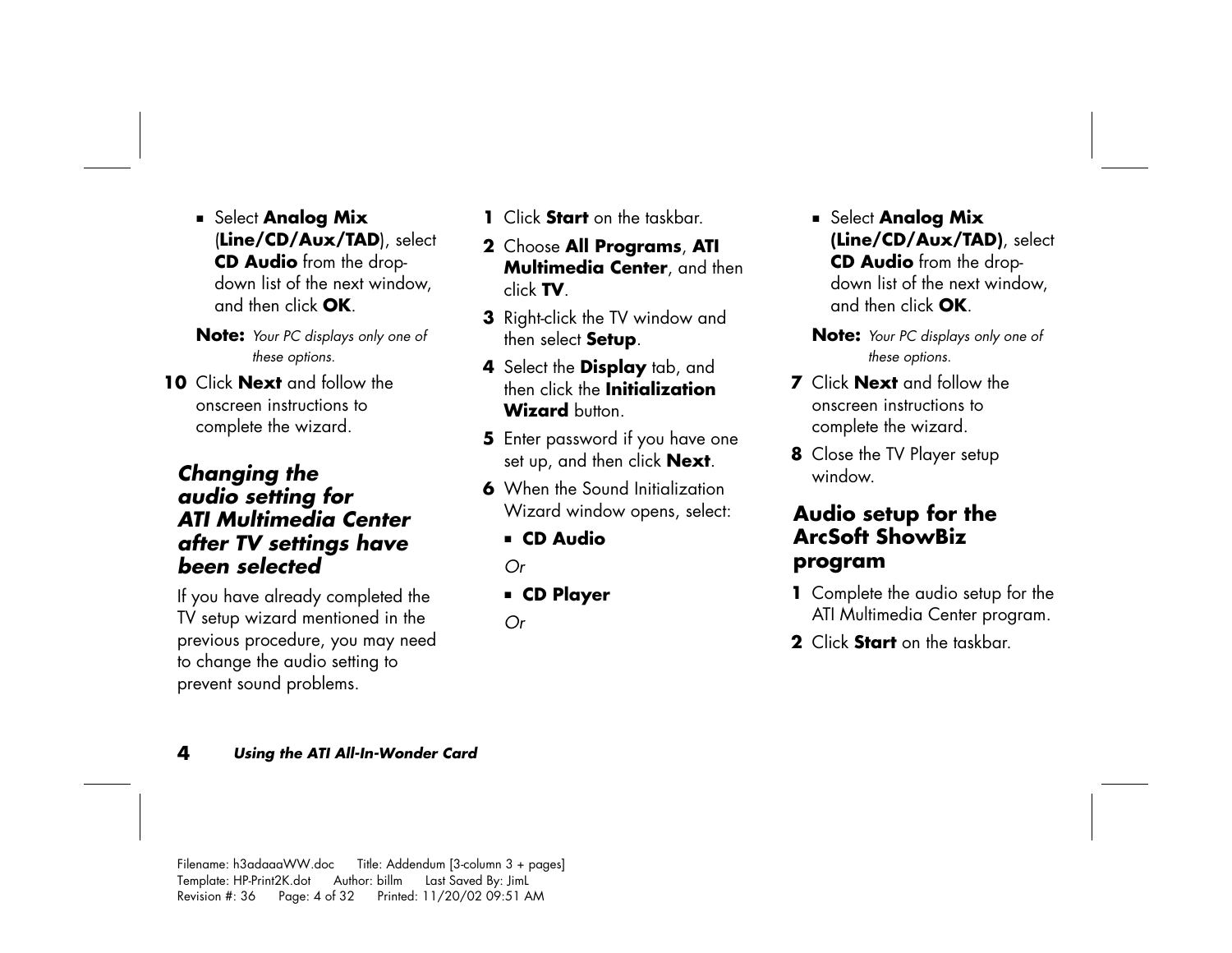- **3** Choose **All Programs**, **ArcSoft ShowBiz**, and then click **ShowBiz**.
- **<sup>4</sup>**Click the **Capture** button.
- **5** Under the **Audio** section, select **CD Player**, **Analog Mix**, or **CD Audio** from the drop-down menu.
	- **Note:** *Your PC displays only one of these options.*
- **6** Click the **Done** button.

### **Audio setup for the Pinnacle Studio 8 program**

- **1** Complete the audio setup for the ATI Multimedia Center program.
- **2** Click **Start** on the taskbar.
- **3** Choose **All Programs**, **Studio 8**, and then click **Studio**.
- **4** From the Studio toolbar, click the **Setup** menu, and then click **Capture Source**.
- **5** Select the **Capture source** tab.

**6** From the *Audio* drop-down list, select one of the following options:

**Note:** *Your PC displays only one of these options.* 

- SB Audigy Audio Analog Mix
- $\blacksquare$  Emu10Kx Audio CD Audio
- SB Live! Audio CD Audio *Or*
- Avance AC97 Audio CD Player
- **7** Click **OK**.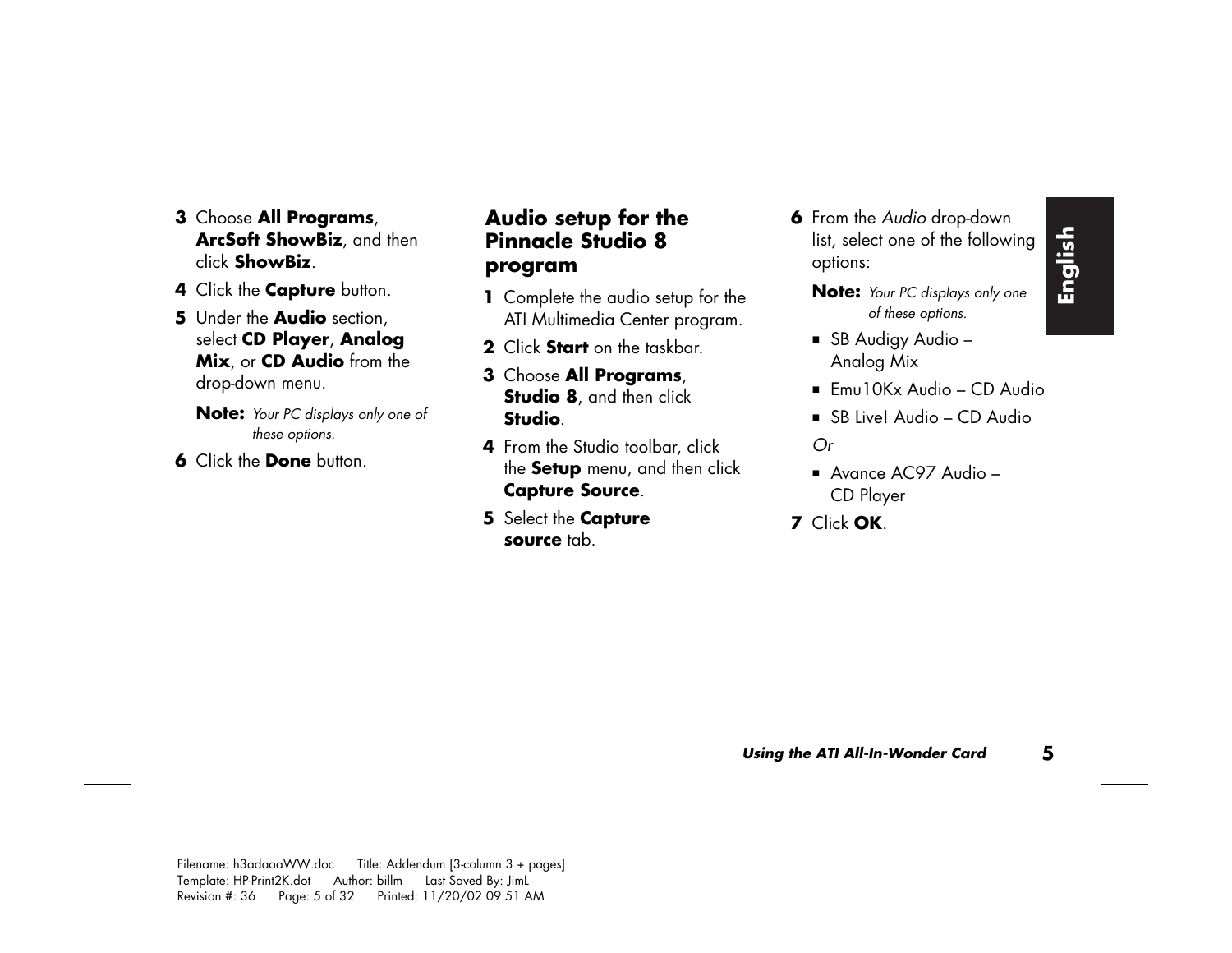#### **Reinstalling the ATI Software**

Your PC is preinstalled with all the necessary ATI drivers and software to be able to use the ATI All-In-Wonder card. If you need to reinstall the ATI All-In-Wonder programs, refer to the Application Recovery information in the printed documentation that came with your PC.

## **Getting Help**

The ATI All-In-Wonder card comes with an online user guide. This guide describes advanced features and provides information about using your TV, VCR, and other video input sources with your TV tuner card and remote control.

To view the ATI Online User Manual, click **Start** on the taskbar, choose **All Programs**, **ATI Multimedia Center**, and then click **MMC7**.

For instructions on how to set up your PC with your TV, refer to the ATI Online User Manual (ATI Multimedia Center 7.7 User's Guide) and the cable installation poster.

For instructions on how to play DVDs or audio CDs on your PC, refer to the printed documentation that came with your PC.

**Note:** *A DVD-ROM drive is an optional feature.*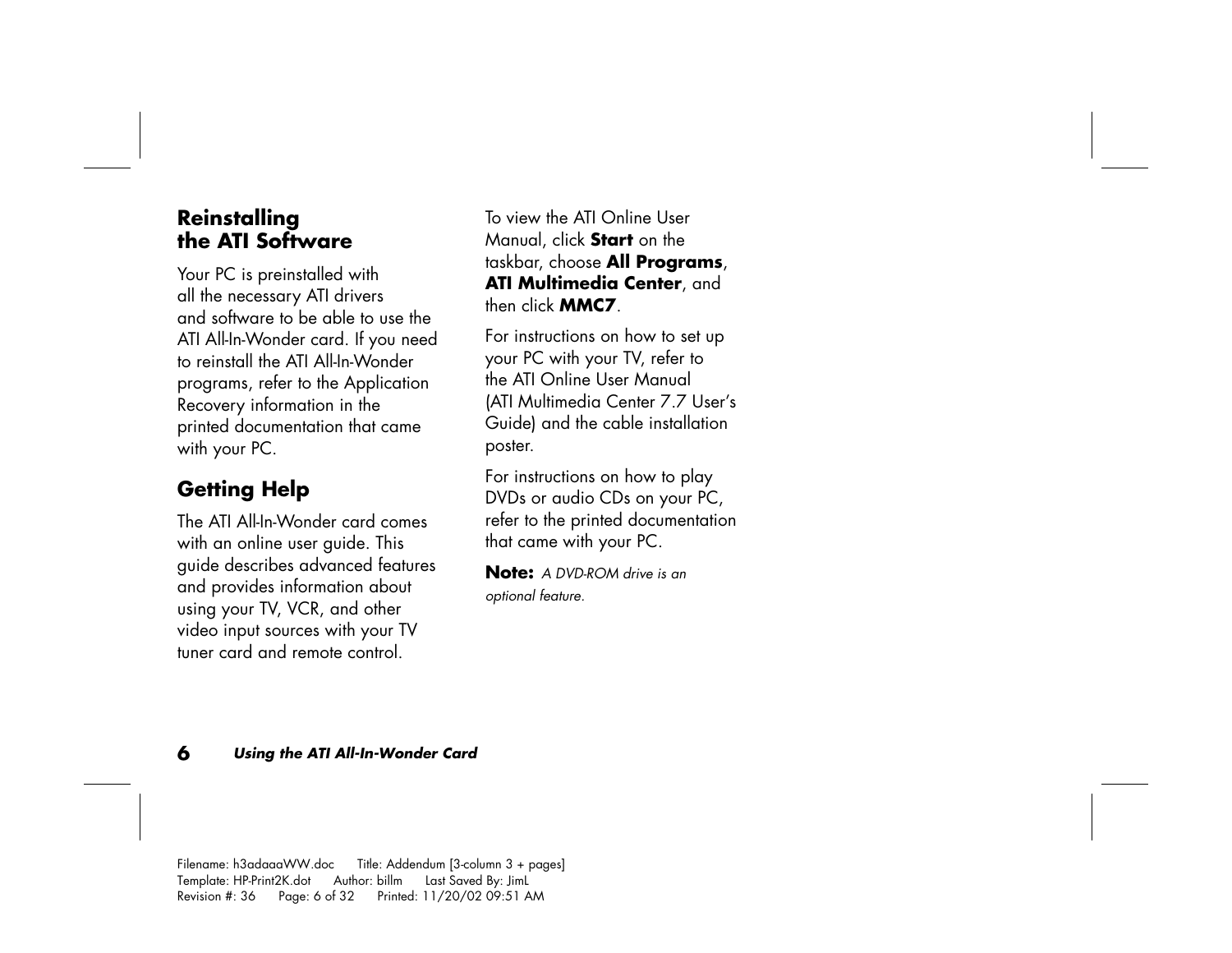## **— lea esto primero — Uso de la tarjeta ATI All-In-Wonder**

Su computadora se suministra con la tarjeta ATI All-In-Wonder® Radeon ™ 9000. Esta tarjeta preinstalada de sincronización televisiva, captura de video y gráficos incluye en el paquete ATI todos los cables y el control remoto necesarios. La tarjeta All-In-Wonder también se suministra con el software ATI Multimedia, que viene preinstalado en su computadora. **Importante:** *El paquete ATI incluye un adaptador para conectar un monitor VGA al puerto de entrada de video digital de la tarjeta All-In-Wonder en la parte posterior de la computadora. No es posible conectar un monitor VGA estándar sin dicho adaptador.* 

La tarjeta All-In-Wonder y el software ATI Multimedia Center proporcionan capacidad gráfica bidimensional y tridimensional con funciones multimedia que permiten:

 Ver televisión y hacer pausas y ver DVD y videos en su computadora.

- Capturar, grabar, editar y reproducir video analógico desde su televisor, videocasetera o grabadora de video digital.
- Organizar archivos de video y audio en una biblioteca multimedia.
- Jugar juegos y reproducir CD de música.

Cuando conecta la computadora a un televisor o fuente de señal televisiva, la tarjeta ATI All-In-Wonder ofrece varias funciones que puede controlar con el control remoto ATI como las siguientes: TV-On-Demand ™ , control de acercamiento y alejamiento, programación programada, detección de canales, guía interactiva de programación y subtitulado.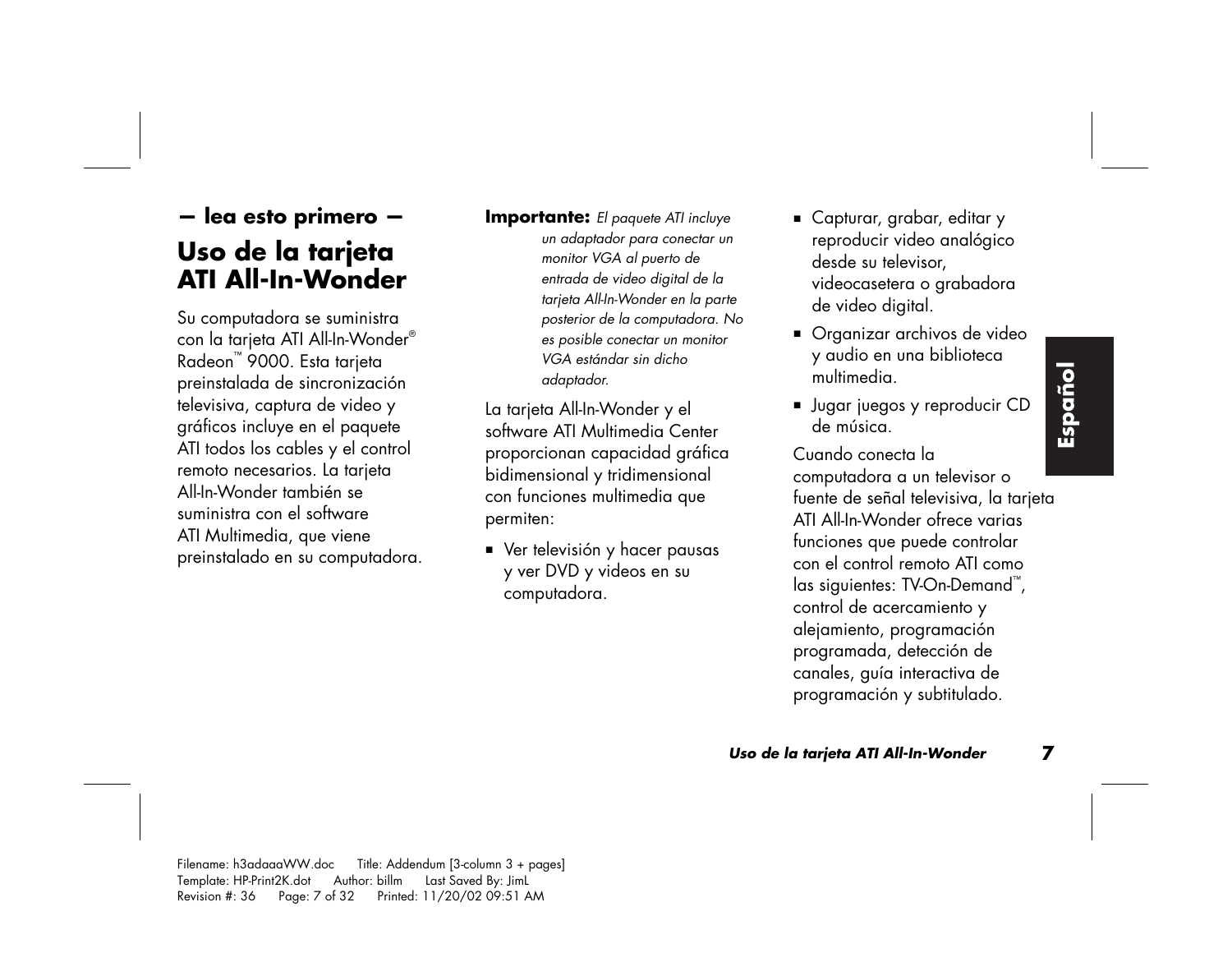**Nota:** *La programación programada, el subtitulado y la guía interactiva de programación no están disponibles en todos los países o regiones.* 

Le rogamos se remita a la información proporcionada en el póster de la *Guía de consulta rápida* (instalación de cable) suministrado con su tarjeta ATI All-In-Wonder para saber cómo instalar los cables de audio y video correctos.

#### **Activación de la visualización en el televisor**

Después de conectar todos los cables de video y audio necesarios del televisor a la computadora, tiene que reiniciar la computadora. Si opta por conectar su computadora al televisor, la visualización predeterminada muestra el escritorio Windows® tanto en el televisor como en el monitor de forma simultanea. La salida del televisor es una función optativa.

Para activar la visualización en el televisor y la computadora:

- **<sup>1</sup>**Haga clic en **Inicio** en la barra de tareas.
- **2** Haga clic en **Panel de control**.
- **3** Haga clic en **Apariencia y temas**, de haberla.
- **<sup>4</sup>**Haga doble clic en **Pantalla**.
- **5** Haga clic en la ficha **Configuración** y, a continuación, en el botón **Avanzada**.
- **6** Haga clic en la ficha **Displays** y, a continuación, seleccione la opción **TV**.
- **<sup>7</sup>**Haga clic en **Aceptar**.
- **Importante:** *Si la opción TV está atenuada, es posible que el televisor no esté conectado a la computadora correctamente. Para que aparezca la opción TV, es posible que tenga que reiniciar la computadora después de conectar los cables de video.*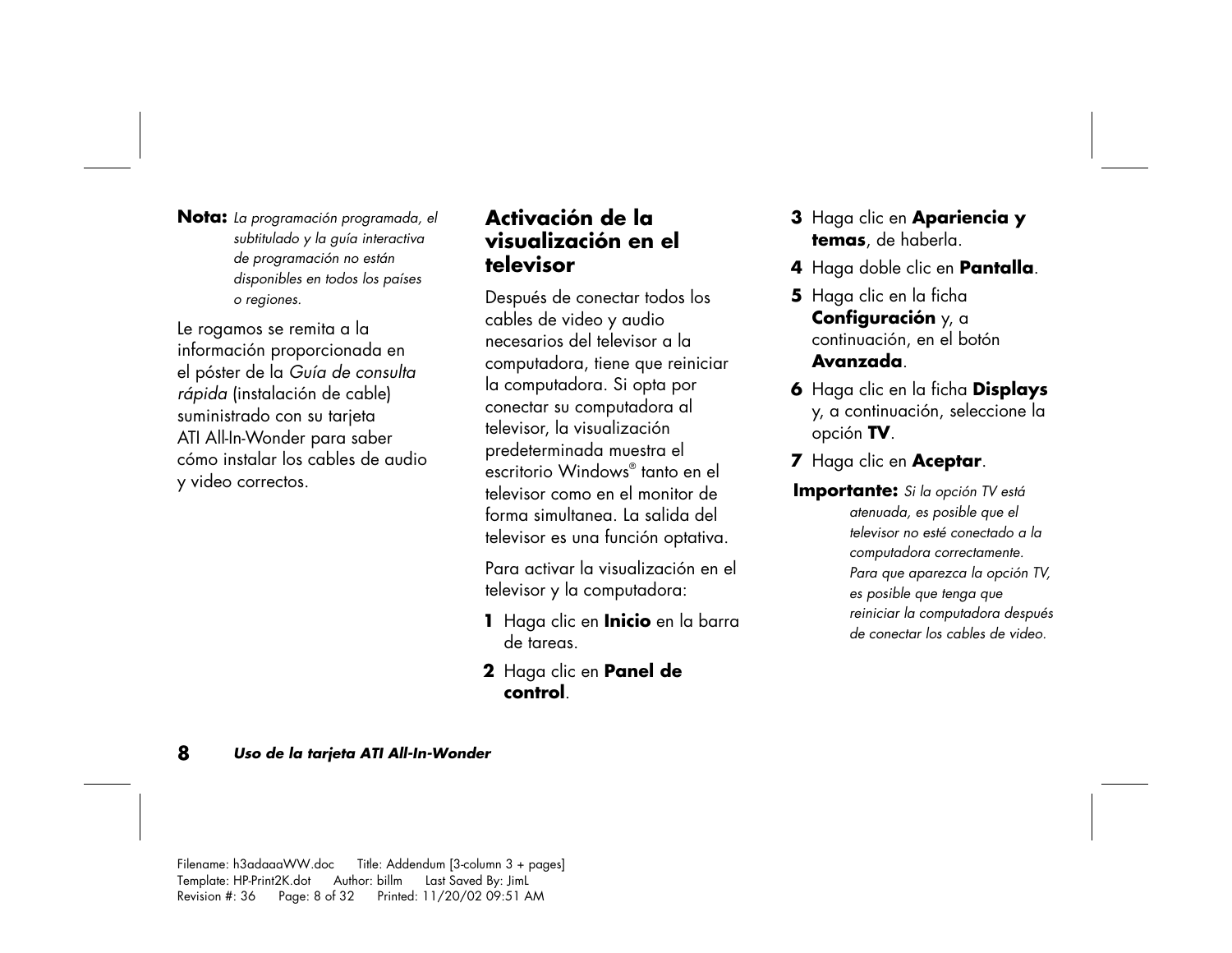#### **Configuración de audio para la tarjeta ATI All-In-Wonder Radeon 9000**

Seleccione la configuración de audio apropiada para reproducir, grabar o capturar sonido correctamente cuando utilice la tarjeta de sintonización de TV ATI All-In-Wonder Radeon 9000 con los programas ATI Multimedia Center, ArcSoft ShowBiz™ o Pinnacle Studio 8.

Dependiendo del país o región, es posible que algunos programas no se incluyan con su PC.

#### **Configuración de audio para el programa ATI Multimedia Center**

- **<sup>1</sup>**ATI Multimedia Center puede no venir preinstalado en su PC. Consulte la documentación del fabricante incluida con el CD de instalación de ATI Multimedia Center para instalar este programa.
- **2** Haga clic en **Inicio** en la barra de tareas.
- **3** Elija **Todos los programas**, **ATI Multimedia Center** y, a continuación, haga clic en **TV**.
- **<sup>4</sup>**Seleccione una opción en la ventana del contrato de licencia.
- **5** Cuando se abra la ventana Initialization Wizard (Asistente para la inicialización), haga clic en **Next** (**Siguiente**). Esta ventana se abre únicamente la primera vez que se utilice este programa.
	- **Nota:** *Si ya ha configurado las opciones de TV para ATI Multimedia Center, este asistente no aparecerá. Consulte el procedimiento siguiente de este documento.*
- **Español**
- **6** Vuelva a hacer clic en **Next** (**Siguiente**). Se abre la ventana TV Channels Initialization Wizard (Asistente para la inicialización de canales de TV).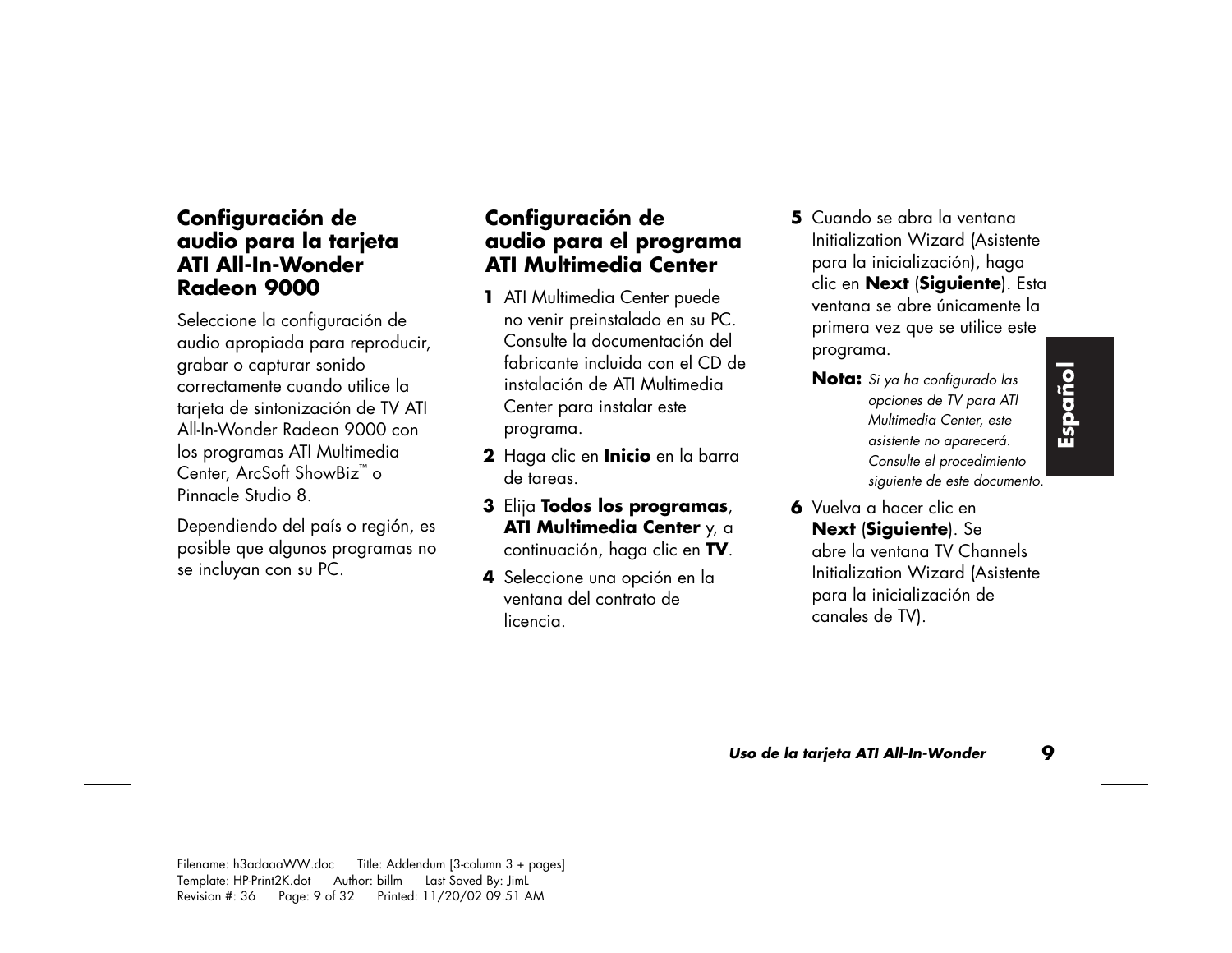- **<sup>7</sup>**Haga clic en el botón **Autoscan** (**Sintonización automática**) para buscar los canales de TV disponibles y, a continuación, haga clic en **Next** (**Siguiente**).
- **8** Introduzca una contraseña y seguidamente haga clic en **Next** (**Siguiente**).
- **9** Cuando se abra la ventana Sound Initilialization Wizard (Asistente para la inicialización de sonido), seleccione:
	- **CD Audio** (**Audio en CD**)

*O bien,* 

 **CD Player** (**Reproductor de CD**)

*O bien,* 

- **Example 2 Seleccione Analog Mix (Line/CD/Aux/TAD)**  (**Mezcla analógica**  [**Línea/CD/Aux/TAD**]), elija **CD Audio** (**Audio en CD**) en la lista desplegable de la ventana siguiente y, por último, haga clic en **OK** (**Aceptar**).
- **Nota:** *La PC muestra sólo una de estas opciones.*
- **10** Haga clic en **Next** (**Siguiente**) y siga las instrucciones que aparecen en la pantalla para finalizar el asistente.

#### *Cambio de la configuración de audio para ATI Multimedia Center una vez seleccionada la configuración de TV*

Si ya ha finalizado el asistente para la configuración de TV mencionado en el procedimiento anterior, es posible que tenga que cambiar la configuración de audio para evitar problemas de sonido.

- **<sup>1</sup>**Haga clic en **Inicio** en la barra de tareas.
- **2** Elija **Todos los programas**, **ATI Multimedia Center** y, a continuación, haga clic en **TV**.
- **3** Haga clic con el botón derecho en la ventana TV y seleccione a continuación **Setup** (**Configurar**).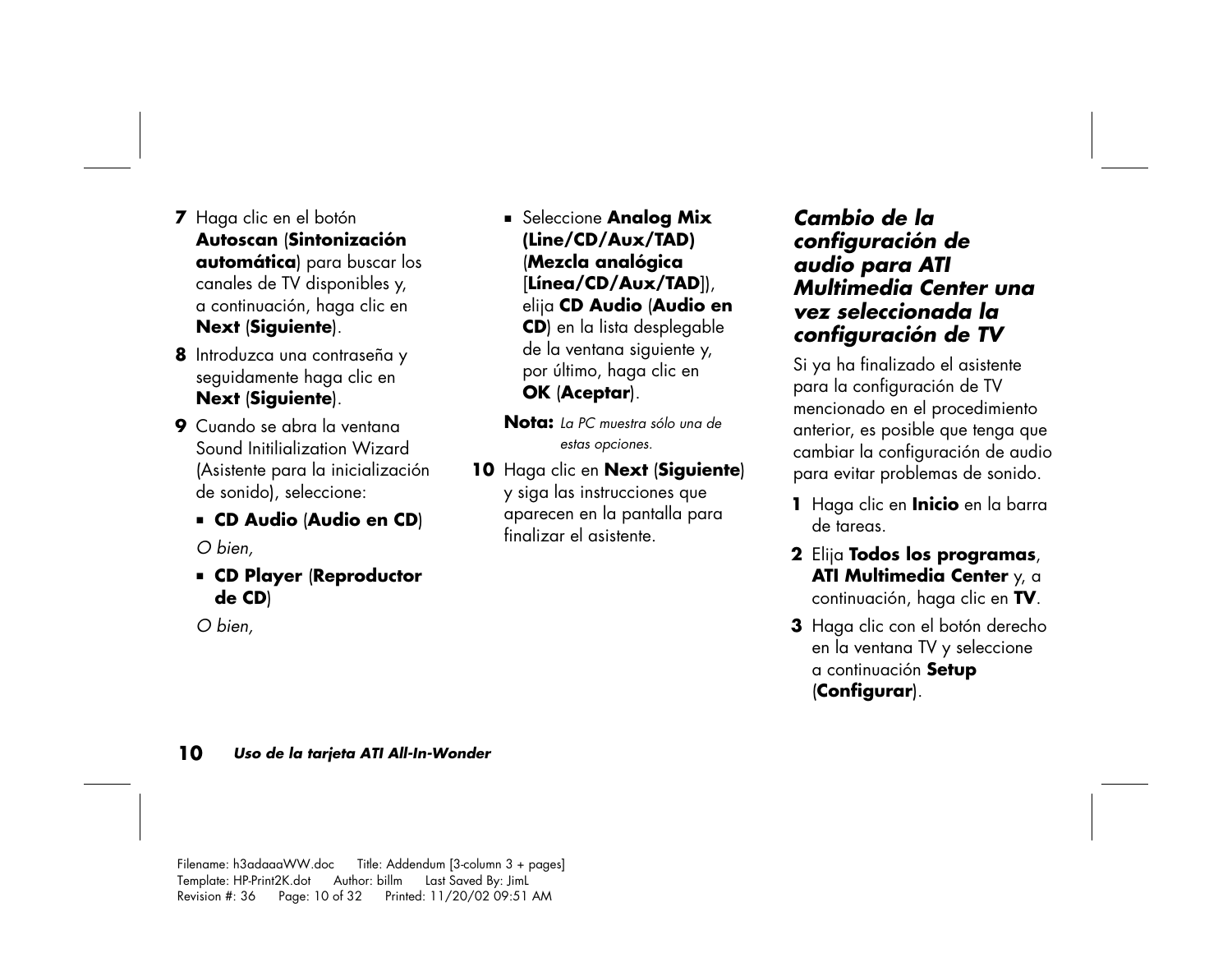- **<sup>4</sup>**Seleccione la ficha **Display** (**Mostrar**) y, a continuación, haga clic en el botón **Initialization Wizard**(**Asistente para la inicialización**).
- **5** Introduzca la contraseña si tiene una configurada y, a continuación, haga clic en **Next** (**Siguiente**).
- **6** Cuando se abra la ventana Sound Initilialization Wizard (Asistente para la inicialización de sonido), seleccione:
	- **CD Audio** (**Audio en CD**)

*O bien,* 

 **CD Player** (**Reproductor de CD**)

*O bien,* 

- **Seleccione Analog Mix (Line/CD/Aux/TAD)**  (**Mezcla analógica**  [**Línea/CD/Aux/TAD**]), elija **CD Audio** (**Audio en CD**) en la lista desplegable de la ventana siguiente y, por último, haga clic en **OK** (**Aceptar**).
- **Nota:** *La PC muestra sólo una de estas opciones.*
- **<sup>7</sup>**Haga clic en **Next** (**Siguiente**) y siga las instrucciones que aparecen en la pantalla para finalizar el asistente.
- **8** Cierre la ventana de configuración del reproductor de TV.

#### **Configuración de audio para el programa ArcSoft ShowBiz**

- **<sup>1</sup>**Finalice la configuración de audio para el programa ATI Multimedia Center.
- **2** Haga clic en **Inicio** en la barra de tareas.
- **3** Elija **Todos los programas**, **ArcSoft ShowBiz** y, a continuación, haga clic en **ShowBiz**.
- **<sup>4</sup>**Haga clic en el botón **Capture** (**Capturar**).
- **5** En la sección **Audio**, seleccione **CD Player** (**Reproductor de CD**), **Analog Mix** (**Mezcla analógica**) o **CD Audio** (**Audio en CD**) en el menú desplegable.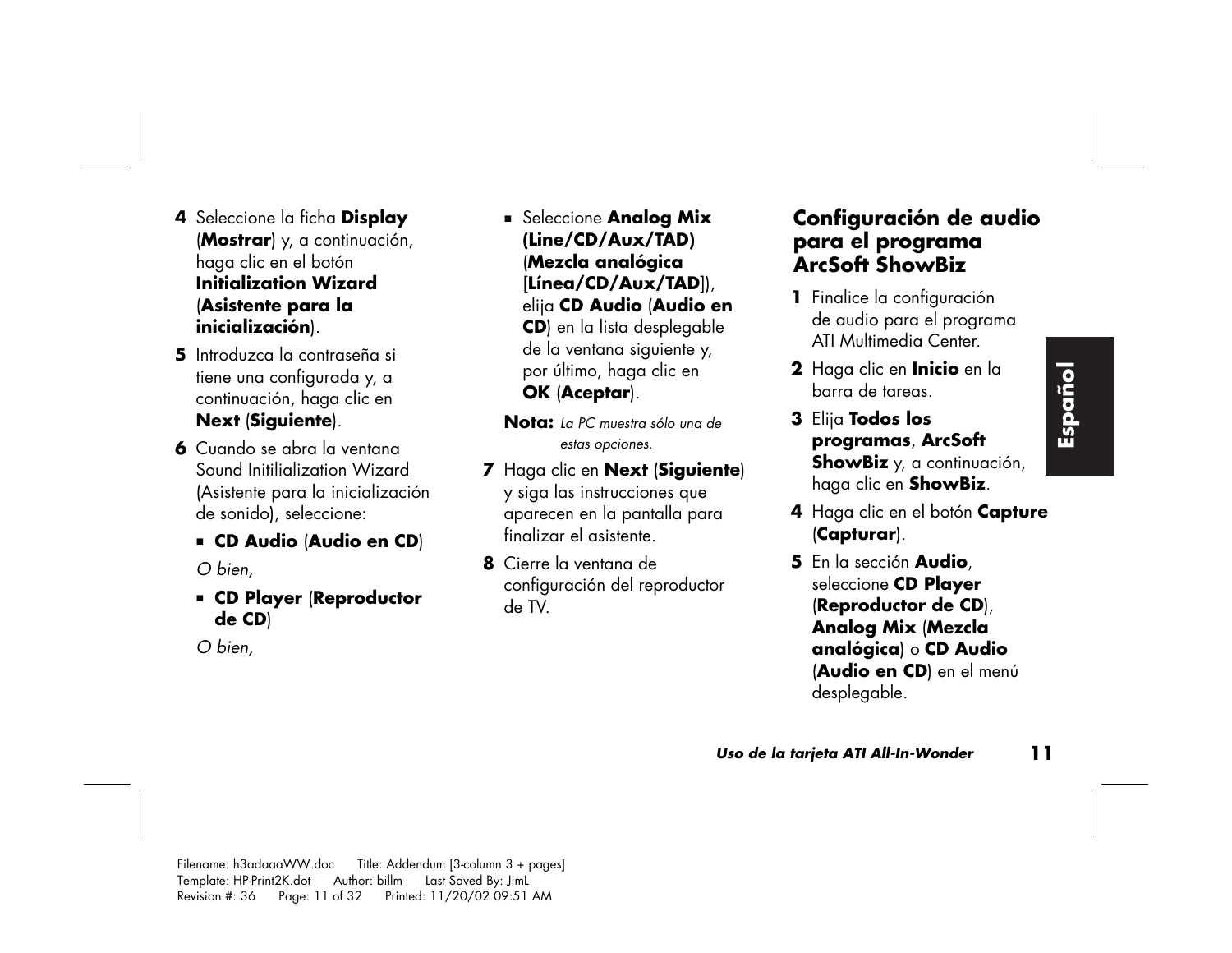**Nota:** *La PC muestra sólo una de estas opciones.* 

**6** Haga clic en el botón **Done** (**Terminar**).

#### **Configuración de audio para el programa Pinnacle Studio 8**

- **<sup>1</sup>**Finalice la configuración de audio para el programa ATI Multimedia Center.
- **2** Haga clic en **Inicio** en la barra de tareas.
- **3** Elija **Todos los programas**, **Studio 8** y, a continuación, haga clic en **Studio**.
- **4** En la barra de herramientas de Studio, haga clic en el menú **Setup** (**Configurar**) y, a continuación, haga clic en **Capture Source** (**Capturar origen**).
- **5** Seleccione la ficha **Capture source** (**Capturar origen**).
- **6** En la lista desplegable *Audio*, seleccione una de las opciones siguientes:
	- **Nota:** *La PC muestra sólo una de estas opciones.*
	- SB Audigy Audio Analog Mix (Mezcla analógica)
	- $\blacksquare$  Emu10Kx Audio CD Audio (Audio en CD)

 SB Live! Audio – CD Audio (Audio en CD)

*O bien,* 

- Avance AC97 Audio CD Player (Reproductor de CD)
- **<sup>7</sup>**Haga clic en **OK** (**Aceptar**).

#### **Reinstalación del software ATI**

Su computadora está preequipada con todos los controladores y software ATI necesarios para usar la tarjeta ATI All-In-Wonder. Si necesitase reinstalar los programas ATI All-In-Wonder, remítase a la información sobre Restauración de aplicaciones de la documentación impresa suministrada con su computadora.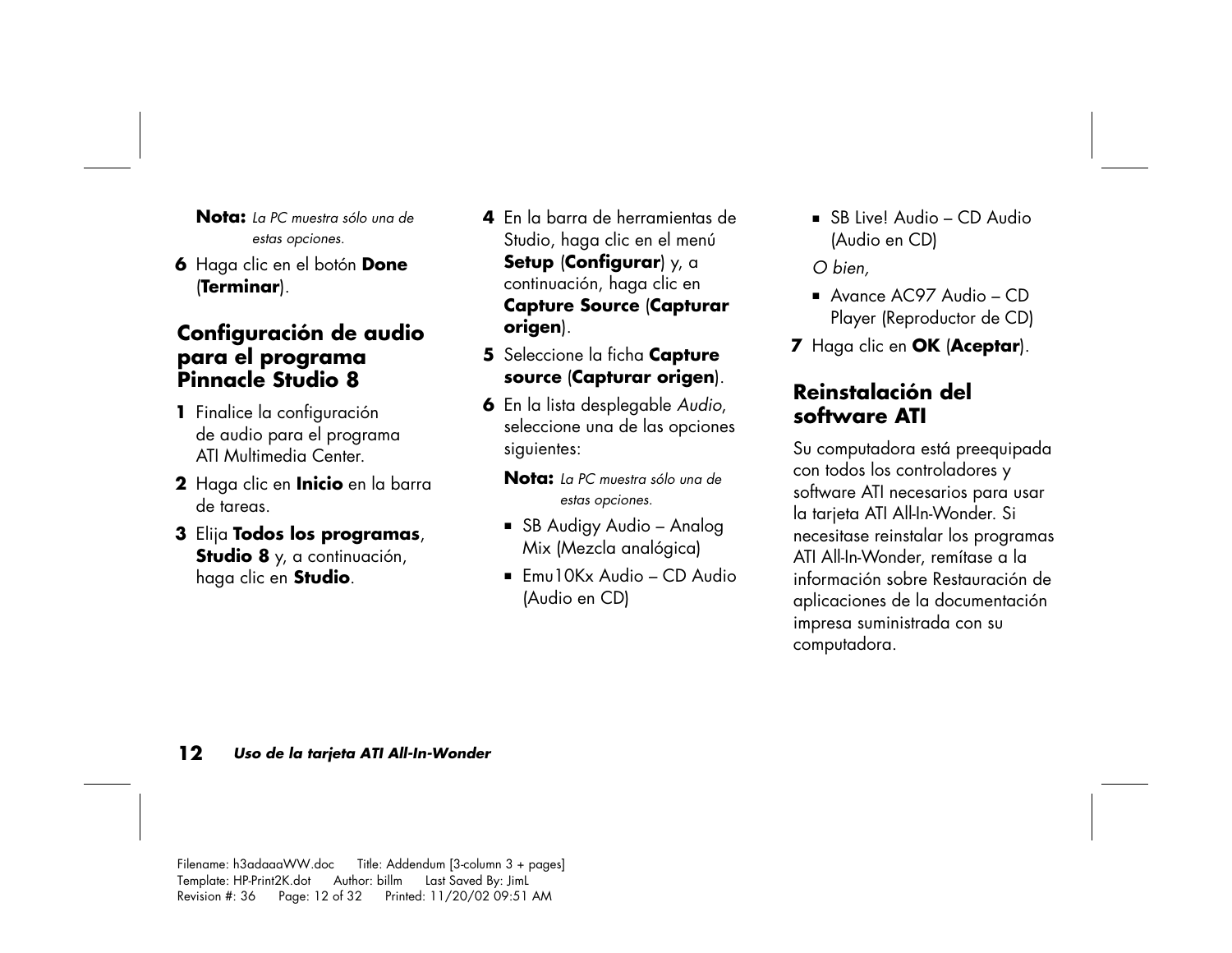#### **Obtención de ayuda**

La tarjeta ATI All-In-Wonder incluye una guía del usuario en línea. En esta guía se describen funciones avanzadas y se facilita información sobre cómo usar su televisor, videocasetera y otras fuentes de entrada de video con su tarjeta de sincronización televisiva y control remoto.

Para ver el Manual del usuario en línea de ATI, haga clic en **Inicio**  en la barra de tareas, seleccione **Todos los programas**, **ATI Multimedia Center** y, a continuación, haga clic en **MMC7**.

Las instrucciones para configurar la computadora con el televisor figuran en el Manual del usuario en línea de ATI (ATI Multimedia Center 7.7 User's Guide) y en el <sup>p</sup>óster de instalación de los cables.

Las instrucciones para reproducir discos DVD o CD de audio en la computadora figuran en la documentación impresa suministrada con su computadora.

**Nota:** *La unidad de DVD-ROM es una función optativa.*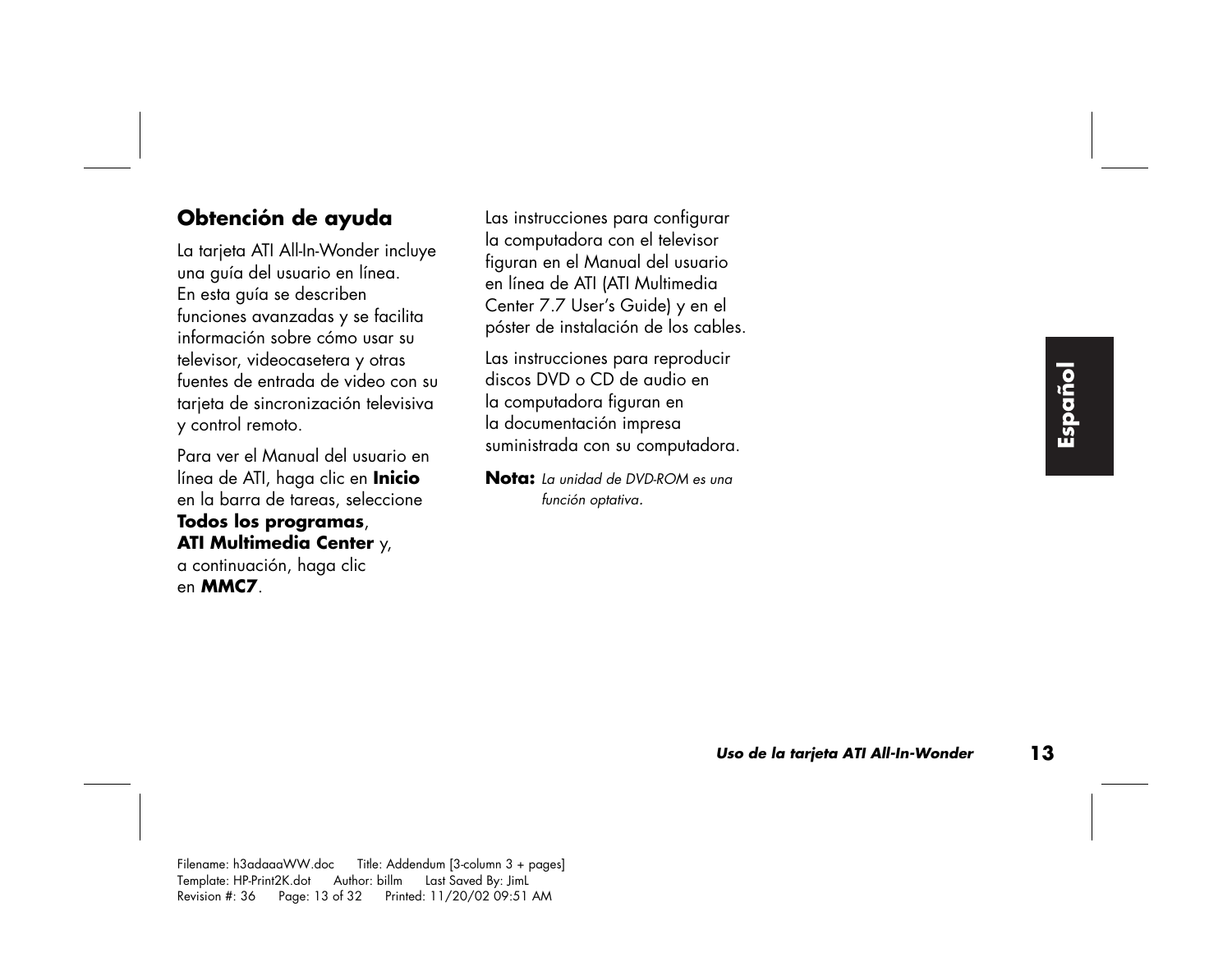## **Utilisation de la carte ATI All-In-Wonder**

Votre ordinateur personnel est livré avec la carte ATI All-In-Wonder® Radeon™ 9000. Cette carte graphique d'acquisition vidéo équipée d'un tuner TV est livrée préinstallée avec un kit ATI qui contient les câbles nécessaires et une télécommande. Votre carte All-In-Wonder est également livrée avec le logiciel ATI Multimedia, qui est préinstallé sur votre ordinateur.

**Important :** *Le kit ATI contient un adaptateur qui sert à brancher un moniteur VGA sur le port d'entrée vidéo numérique de la carte All-In-Wonder situé à l'arrière de l'ordinateur. Il n'est pas possible de connecter un moniteur VGA standard sans cet adaptateur.* 

La carte All-In-Wonder et le logiciel ATI MultiMedia Center offrent des capacités de représentation graphique bi et tridimensionnelles munies d'options multimédia qui vous permettent de :

- Regarder ou mettre en pause des émissions télévisées en direct, des DVD et des vidéos sur votre ordinateur.
- Capturer, enregistrer et lire des vidéos analogiques à partir de votre télévision, votre magnétoscope et votre caméscope.
- Classer vos fichiers vidéo et audio dans une bibliothèque multimédia.
- Jouer à des jeux vidéo et écouter des CD musicaux.

Quand vous branchez votre ordinateur sur une télévision ou un signal télé, la carte ATI All-In-Wonder met à votre disposition plusieurs options que vous pouvez contrôler à l'aide de la télécommande ATI, comme par exemple : TV-On-Demand™, contrôle du zoom, affichage programmable, balayage des chaînes, guide interactif des programmes et sous-titrage.

**Remarque :** *L'affichage* 

*programmable, le sous-titrage et le guide interactif des programmes ne sont pas disponibles dans tous les pays/toutes les régions.*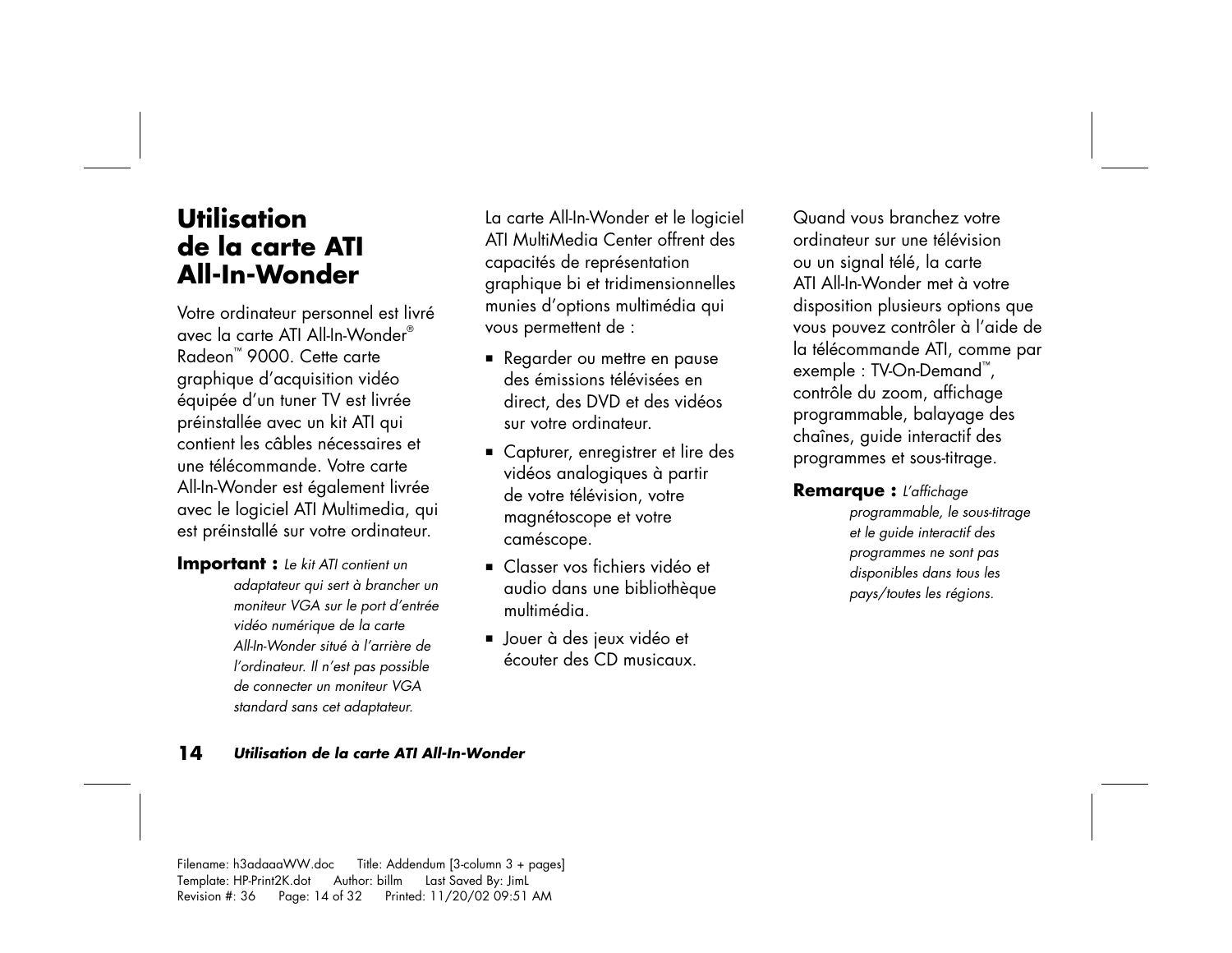Consultez le *Guide d'installationrapide* (branchement des câbles) livré avec votre carte ATI All-In-Wonder pour plus d'informations sur le raccordement correct des câbles audio et vidéo.

## **Activation de l'écran TV**

Lorsque tous les câbles vidéo et audio requis entre la télévision et l'ordinateur ont été raccordés, il est nécessaire de redémarrer votre ordinateur. Si vous connectez votre ordinateur à une télévision, le réglage par défaut de l'affichage est un affichage simultané du bureau Windows® sur le téléviseur et sur le moniteur. La sortie TV est une option.

Pour activer l'écran TV et l'écran d'ordinateur :

- **<sup>1</sup>**Cliquez sur **démarrer** dans la barre des tâches.
- **2** Cliquez sur **Panneau de configuration**.
- **3** Si l'option est disponible, cliquez sur **Apparence et thèmes**.
- **<sup>4</sup>**Double-cliquez sur **Affichage**.
- **5** Cliquez sur l'onglet **Paramètres**, puis sur le bouton **Avancé**.
- **6** Cliquez sur l'onglet **Affichages**, et sélectionnez ensuite l'option **TV**.
- **<sup>7</sup>**Cliquez sur **OK**.
- **Important :** *Si l'option TV est désactivée, il est possible que votre téléviseur ne soit pas raccordé correctement à votre ordinateur. Pour activer l'option TV, redémarrez votre ordinateur après avoir raccordé les câbles vidéo.*

## **Configuration audio de la carte ATI All-In-Wonder Radeon 9000**

Sélectionnez les paramètres audio corrects pour lire, enregistrer ou capturer le son de façon appropriée lorsque vous utilisez votre carte d'acquisition TV ATI All-In-Wonder Radeon 9000 avec les logiciels ATI Multimedia Center, ArcSoft ShowBiz™ ou Pinnacle Studio 8.

Selon votre pays ou votre région, votre ordinateur n'est peut être pas équipé de certains logiciels.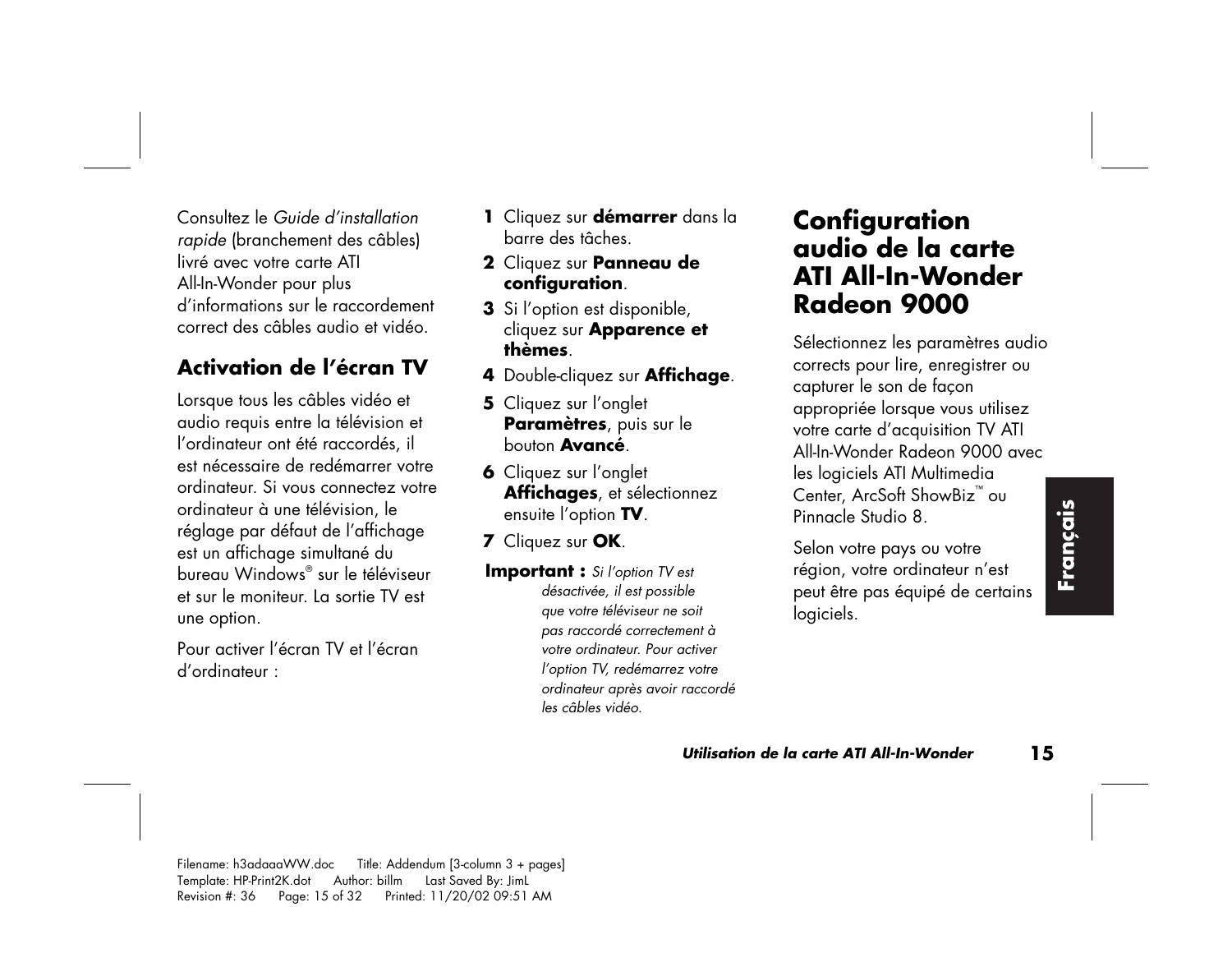#### **Configuration audio pour le programme ATI Multimedia Center**

- **1** ATI Multimedia Center n'est peut-être pas préinstallé sur votre ordinateur. Reportez-vous à la documentation du fabricant fournie avec le CD d'installation de ATI Multimedia Center pour installer ce programme.
- **2** Cliquez sur **démarrer** dans la barre des tâches.
- **3** Choisissez **Tous les programmes**, **ATI Multimedia Center**, puis cliquez sur **TV**.
- **<sup>4</sup>**Sélectionnez une option dans la fenêtre de l'accord de licence.
- **5** Quand la fenêtre Initialization Wizard (Assistant Initialisation) <sup>s</sup>'ouvre, cliquez sur **Next** (Suivant). Cette fenêtre s'ouvre uniquement la première fois que vous utilisez ce programme.
	- **Remarque :** *Si vous avez déjà configuré les paramètres pour ATI Multimedia Center, cet Assistant n'apparaît pas. Passez à l'étape suivante dans le présent document.*
- **6** Cliquez sur **Next** (**Suivant**). La fenêtre TV Channels Initialization Wizard (Assistant Initialisation des chaînes de télévision) s'ouvre.
- **7** Cliquez sur le bouton **Autoscan** (**Balayage automatique**) pour rechercher les chaînes de télévision disponibles, puis cliquez sur **Next** (**Suivant**).
- **8** Entrez un mot de passe et cliquez sur **Next** (**Suivant**).
- **9** Quand la fenêtre Sound Initialization Wizard (Assistant Initialisation du son) s'ouvre, sélectionnez :
	- **CD Audio**
	- *Ou* —
	- **CD Player** (**Lecteur de CD**)
	- *Ou*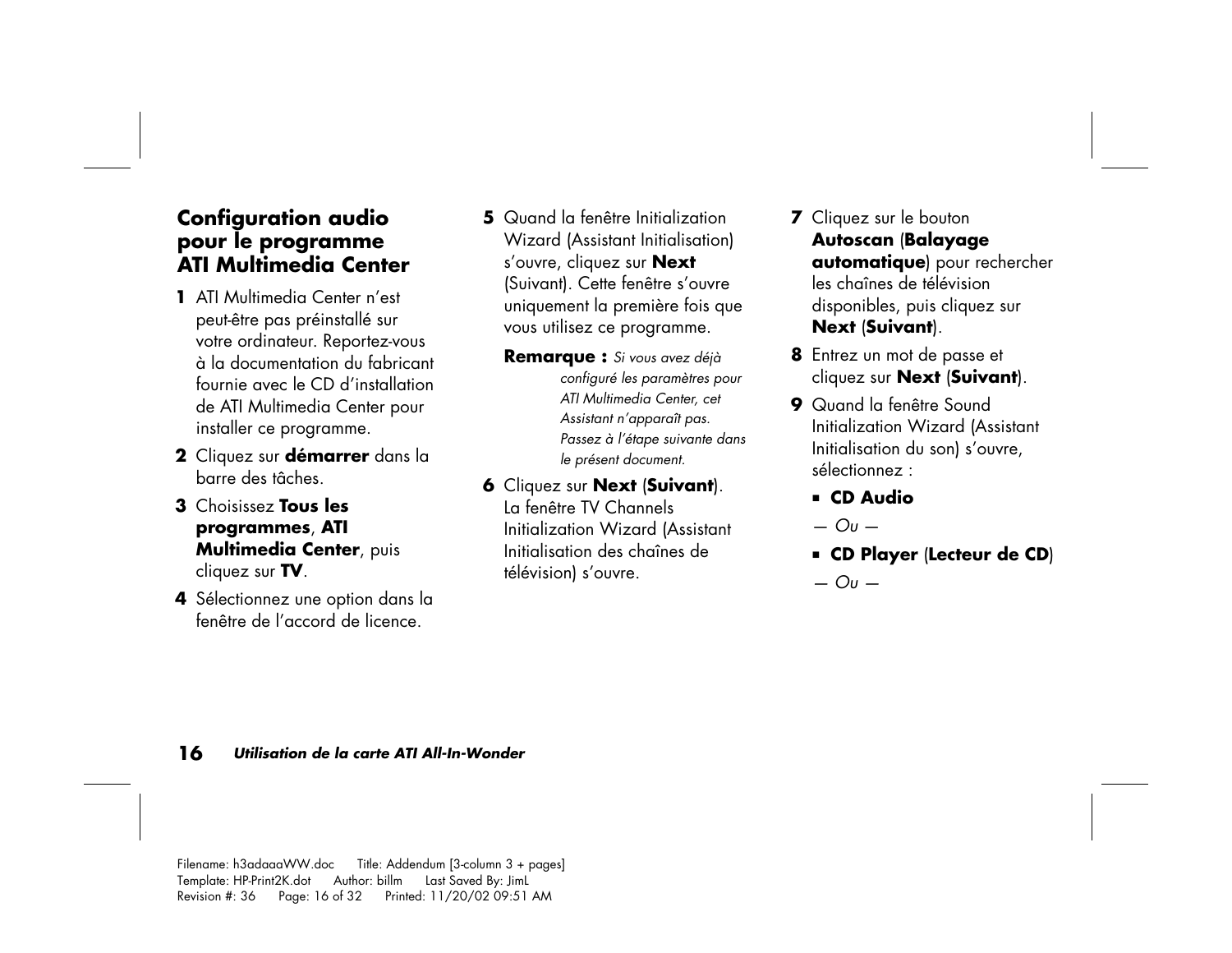- Sélectionnez **Analog Mix (Line/CD/Aux/TAD)**  (**Mixage analogique**  [**Ligne/CD/Aux./ Répondeur**]), choisissez **CD Audio** dans la liste déroulante de la fenêtre suivante, puis cliquez sur **OK**.
- **Remarque :** *Votre ordinateur affiche l'une de ces options uniquement.*
- **10** Cliquez sur **Next** (**Suivant**) et suivez les instructions qui <sup>s</sup>'affichent à l'écran pour terminer le processus de

l'Assistant.

#### *Modification des paramètres audio de ATI Multimedia Center une fois les paramètres TV sélectionnés*

Si vous avez déjà terminé le processus de l'Assistant de configuration TV mentionné à l'étape précédente, vous devrez peut-être modifier les paramètres audio pour empêcher d'éventuels problèmes de son.

- **<sup>1</sup>**Cliquez sur **démarrer** dans la barre des tâches.
- **2** Choisissez **Tous les programmes**, **ATI Multimedia Center**, puis cliquez sur **TV**.
- **3** Cliquez sur la fenêtre TV avec le bouton droit de la souris et sélectionnez **Setup** (**Configuration**).
- **<sup>4</sup>**Sélectionnez l'onglet **Display** (**Afficher**), puis cliquez sur le bouton **Initialization Wizard**(**Assistant Initialisation**).
- **5** Entrez un mot de passe si vous en possédez un et cliquez sur **Next** (**Suivant**).
- **6** Quand la fenêtre Sound Initialization Wizard (Assistant Initialisation du son) s'ouvre, sélectionnez
	- **CD Audio**
	- *Ou*
	- **CD Player** (**Lecteur de CD**)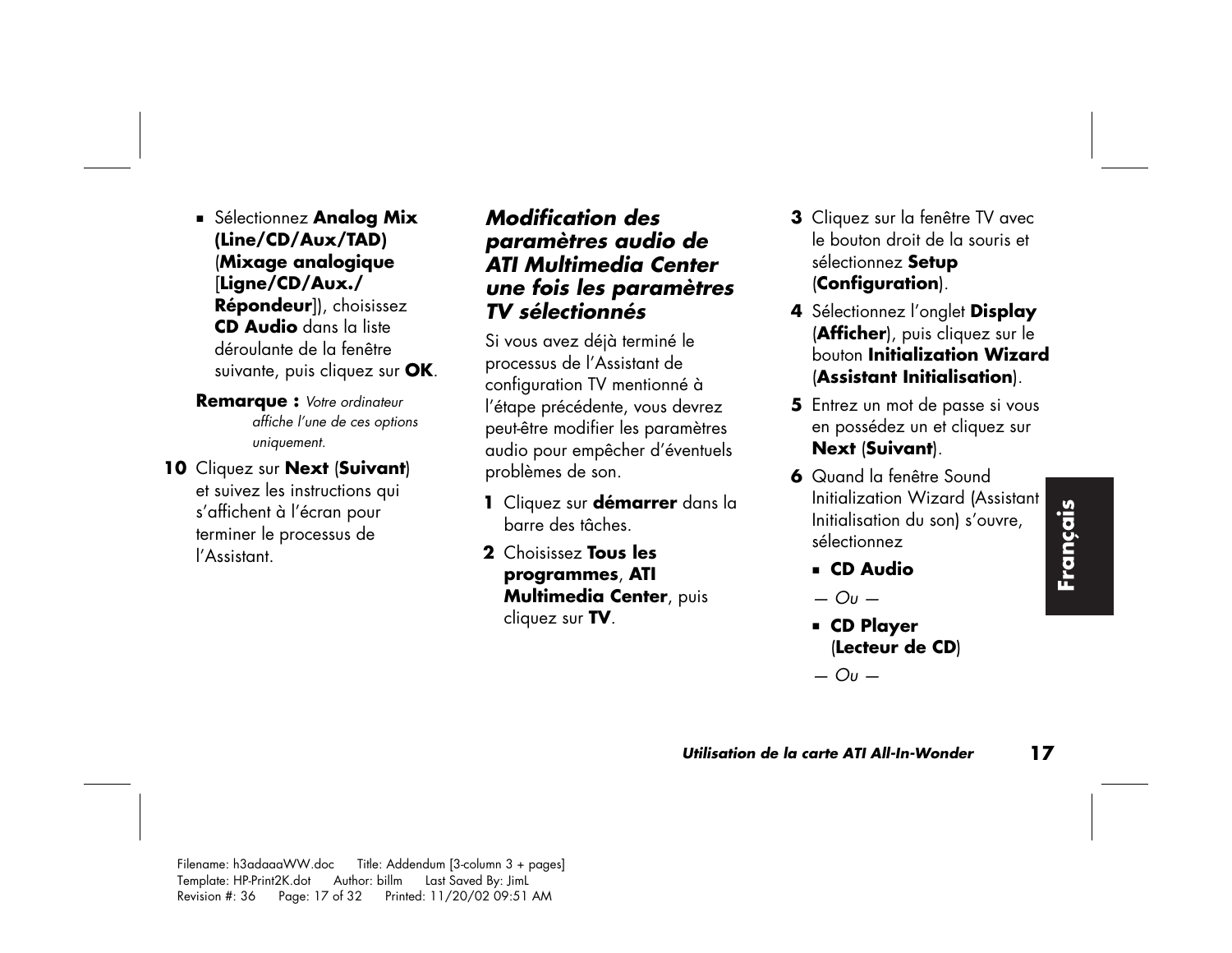- Sélectionnez **Analog Mix (Line/CD/Aux/TAD)**  (**Mixage analogique**  [**Ligne/CD/Aux./ Répondeur**]), choisissez **CD Audio** dans la liste déroulante de la fenêtre suivante, puis cliquez sur **OK**.
- **Remarque :** *Votre ordinateur affiche l'une de ces options uniquement.*
- **<sup>7</sup>**Cliquez sur **Next** (**Suivant**) et suivez les instructions qui <sup>s</sup>'affichent à l'écran pour terminer le processus de l'Assistant.
- **8** Fermez la fenêtre TV Player setup (Configuration du lecteur TV).

#### **Configuration audio pour le programme ArcSoft ShowBiz**

- **<sup>1</sup>**Effectuez la même configuration audio que pour le programme ATI Multimedia Center
- **2** Cliquez sur **démarrer** dans la barre des tâches.
- **3** Choisissez **Tous les programmes**, **ArcSoft ShowBiz**, puis cliquez sur **ShowBiz**.
- **<sup>4</sup>**Cliquez sur le bouton **Capture** (**Capturer**).
- **5** Dans la section **Audio**, sélectionnez **CD Player** (**Lecteur de CD**), **Analog Mix** (**Mixage analogique**) ou **CD Audio** dans la liste déroulante.

**Remarque :** *Votre ordinateur affiche l'une de ces options uniquement.* 

**6** Cliquez sur le bouton **Done** (**Terminer**).

#### **Configuration audio pour le programme Pinnacle Studio 8**

- **<sup>1</sup>**Effectuez la même configuration audio que pour le programme ATI Multimedia Center
- **2** Cliquez sur **démarrer** dans la barre des tâches.
- **3** Choisissez **Tous les programmes**, **Studio 8**, puis cliquez sur **Studio**.
- **4** Dans la barre d'outils Studio, cliquez sur le menu **Setup**  (**Configuration**), puis sur **Capture Source** (**Capturer la source**).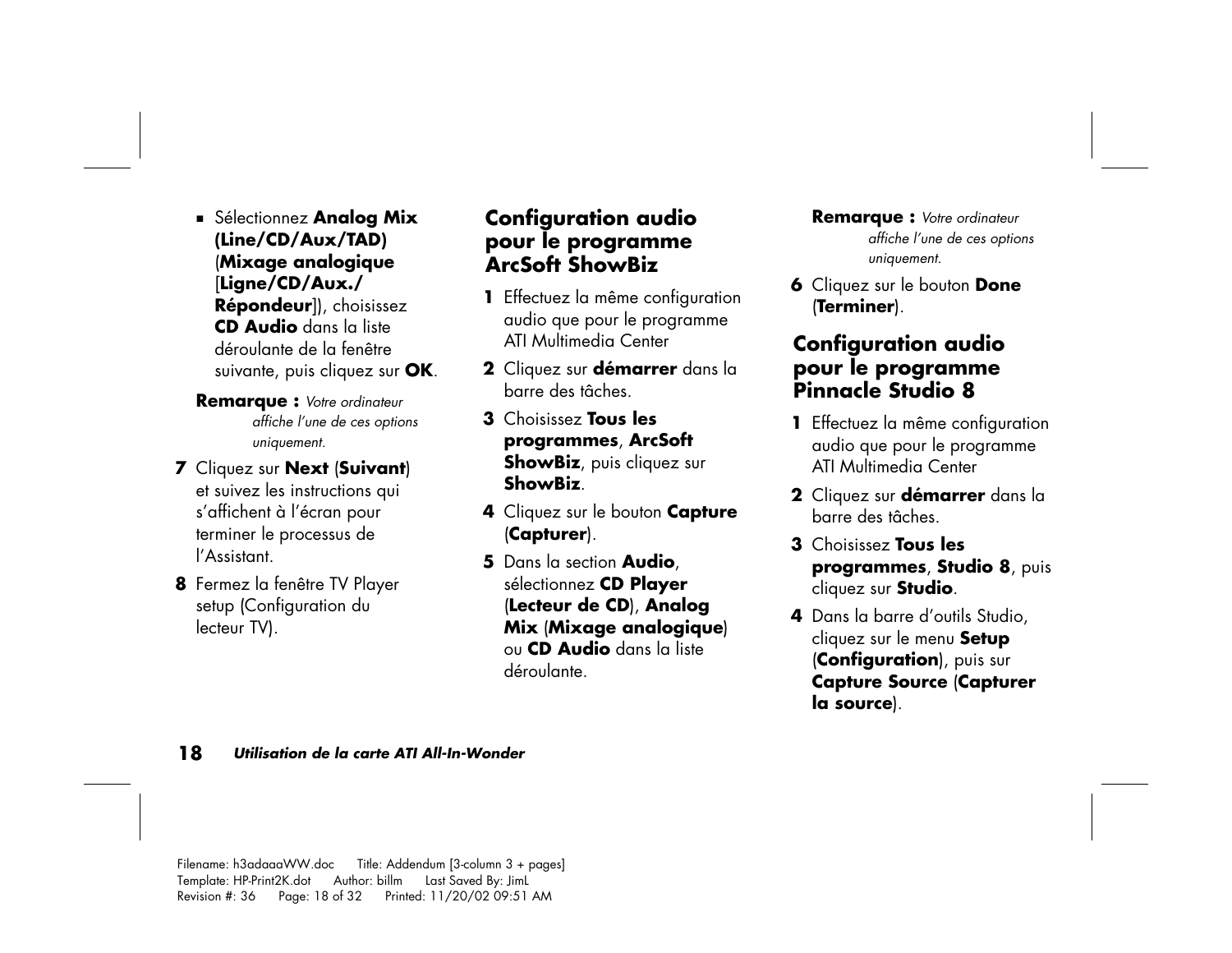- **5** Sélectionnez l'onglet **Capture source**.
- **6** Dans la liste déroulante *Audio*, sélectionnez l'une des options suivantes :
	- **Remarque :** *Votre ordinateur affiche l'une de ces options uniquement.*
	- $\blacksquare$  SB Audigy Audio  $\blacksquare$ Analog Mix
	- $\blacksquare$  Emu10Kx Audio CD Audio
	- SB Live! Audio CD Audio *— Ou —*
	- Avance AC97 Audio CD Player
- **<sup>7</sup>**Cliquez sur **OK**.

### **Réinstallation du logiciel ATI**

Votre ordinateur est livré avec le logiciel ATI et tous les pilotes

nécessaires préinstallés pour pouvoir utiliser la carte ATI All-In-Wonder. Si vous devez réinstaller les programmes ATI All-In-Wonder, consultez les informations relatives à la Réinstallation d'applications sur la documentation fournie avec votre ordinateur.

## **Sources d'aide**

La carte ATI All-In-Wonder est livrée avec un guide de l'utilisateur en ligne. Ce guide décrit les fonctions avancées et fournit des informations relatives à l'utilisation de votre télévision, de votre magnétoscope et autres sources d'entrée vidéo avec votre carte tuner de télévision et sa télécommande.

Pour afficher le Manuel de l'utilisateur en ligne ATI, cliquez sur **démarrer** dans la barre des tâches, choisissez **Tous les programmes**, **ATI Multimedia Center**, puis cliquez sur **MMC7**.

Pour obtenir des instructions relatives à la configuration de votre ordinateur avec votre téléviseur, reportez-vous au manuel de l'utilisateur ATI en ligne (ATI Multimedia Center 7.7) ainsi qu'à l'affiche qui décrit le branchement des câbles.

Pour obtenir des instructions relatives à la lecture de DVD ou de CD audio sur votre ordinateur, reportez-vous à la documentation livrée avec votre ordinateur.

**Remarque :** *Le lecteur de DVD-ROM est un périphérique optionnel.*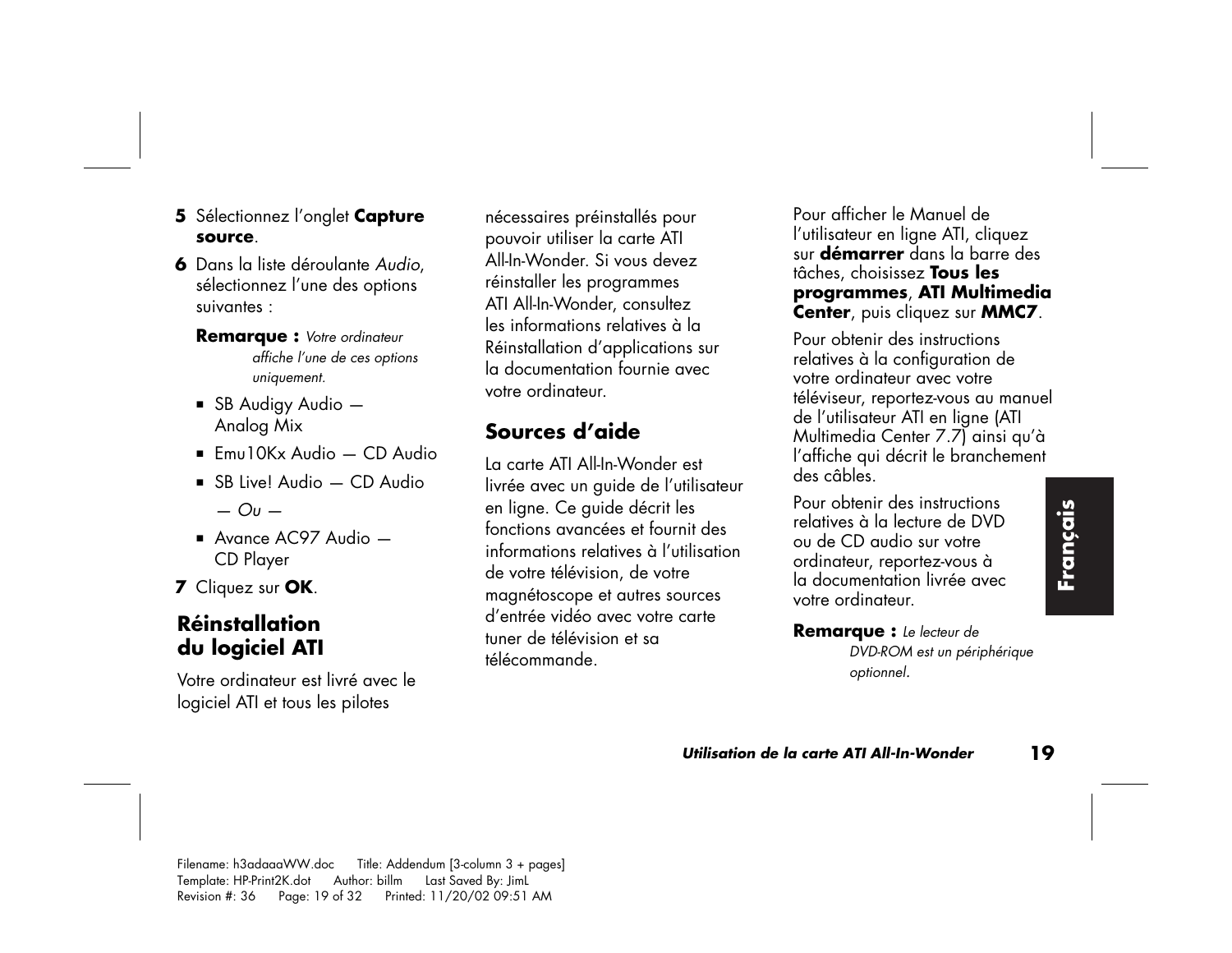## **De ATI All-In-Wonder kaart gebruiken**

Uw PC wordt geleverd met de ATI All-In-Wonder® Radeon™ 9000 kaart. Deze vooraf geïnstalleerde kaart met een TV-tuner, videocapture en grafische functies wordt geleverd samen met de benodigde kabels en een afstandsbediening, die zich in de bij uw PC geleverde ATI-set bevindt. De All-In-Wonder kaart wordt tevens geleverd met de ATI Multimedia software die reeds op uw PC is geïnstalleerd.

#### **Belangrijk:** *De ATI-set bevat een*

*adapter waarmee een VGAmonitor aangesloten kan worden op de digitale videoingang van uw All-In-Wonder kaart achterop de PC. Een standaard VGAmonitor kan zonder een dergelijke adapter niet worden aangesloten.* 

De All-In-Wonder-kaart en de ATI Multimedia Center software bieden 2D en 3D grafische mogelijkheden met multimediafuncties waarmee u:

- Live TV, video en DVD's op uw computer kunt bekijken en pauzeren.
- Analoge beelden van uw TV (kabel of antenne), videorecorder of camcorder kunt vastleggen, opnemen en afspelen.
- Video- en audiobestanden kunt organiseren in een mediabibliotheek.
- Muziek-CD's en games kunt spelen.

Als u uw PC aansluit op een TV of een andere bron met videosignaal, biedt de ATI All-In-Wonder-kaart diverse functies die u kunt bedienen met de ATIafstandsbediening, zoals: TV-On-Demand™, inzoomen, geprogrammeerd kijken, zappen, een interactieve programmagids en teletekstfuncties.

**Opm.:** *Geprogrammeerd kijken, teletekstfuncties en de interactieve programmagids zijn niet in alle landen/regio's beschikbaar.*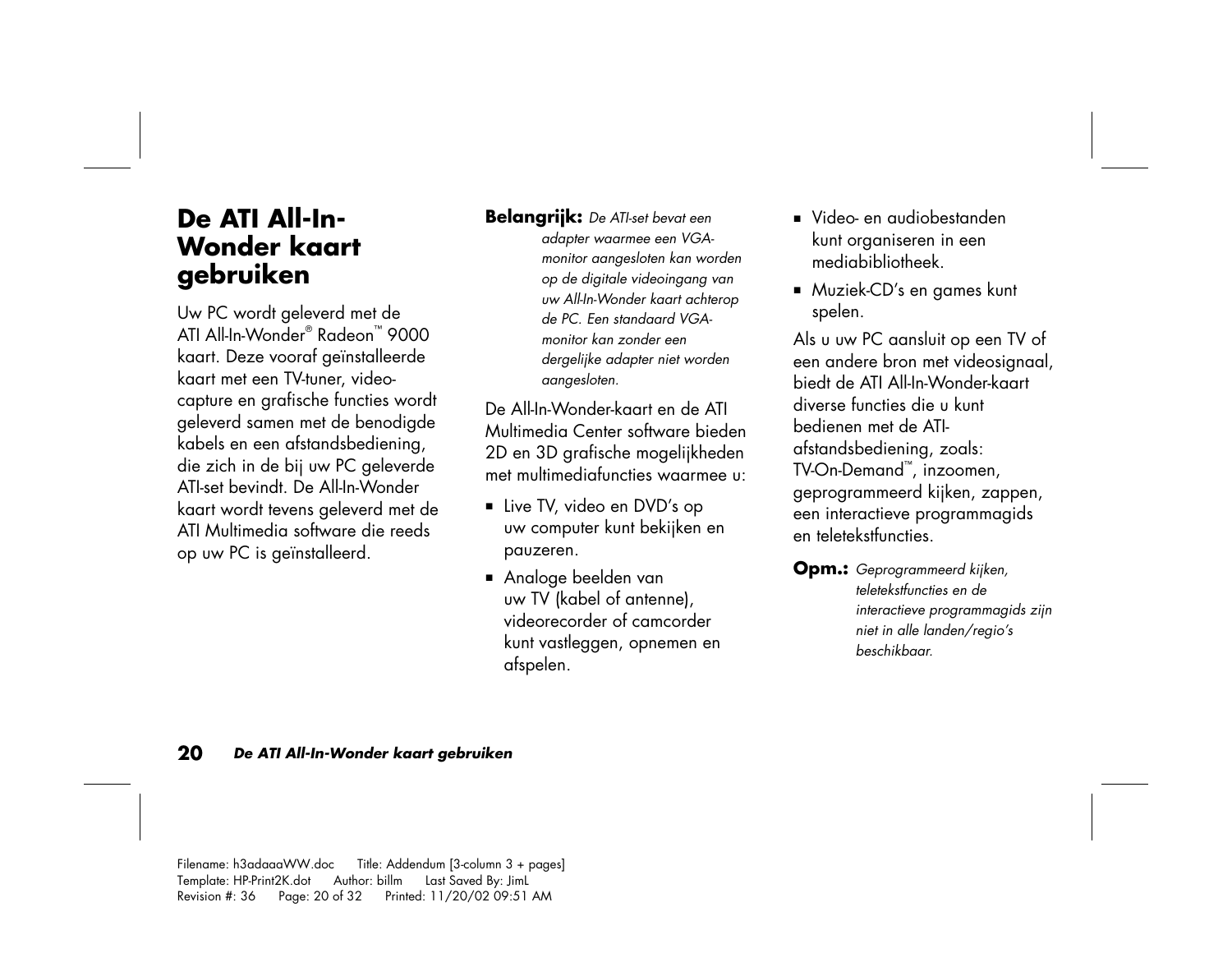Raadpleeg de informatie in de *Beknopte installatiehandleiding*  (kabelinstallatieposter) die bij de ATI All-In-Wonder kaart is geleverd voor informatie over het correct aansluiten van audio- en videokabels.

#### **De televisieweergave inschakelen**

Nadat alle video- en audiokabels zijn aangesloten tussen de TV en de computer dient u de computer opnieuw op te starten. Als u uw computer op een TV wilt aansluiten, dan is de standaard instelling om het Windows® bureaublad op zowel de TV als de monitor weer te geven. TV-uit is een optionele mogelijkheid.

De displays van de TV en de computer inschakelen:

- **<sup>1</sup>**Klik op **Start** in de taakbalk.
- **2** Klik op **Configuratiescherm**.
- **3** Klik op **Vorm en thema's**, indien aanwezig.
- **<sup>4</sup>**Dubbelklik op **Beeldscherm**.
- **5** Klik op de tab **Instellingen** en klik vervolgens op de knop **Geavanceerd**.
- **6** Klik op de tab **Beeldschermen** en selecteer vervolgens de televisieoptie.
- **<sup>7</sup>**Klik op **OK**.
- **Belangrijk:** *Als de televisieoptie grijs wordt weergegeven, dan is uw TV wellicht niet correct op de PC aangesloten. Het kan zijn dat u na het aansluiten van de kabels uw computer opnieuw dient te starten wil de televisieoptie beschikbaar zijn.*

#### **Audio-instellingen voor de ATI All-In-Wonder Radeon 9000-kaart**

Selecteer de juiste audioinstellingen om geluid correct af te spelen, op te nemen of vast te leggen als u werkt met een ATI All-In-Wonder Radeon 9000 TV-tunerkaart in de programma's ATI Multimedia Center, ArcSoft ShowBiz™ of Pinnacle Studio 8.

Deze programma's worden niet met alle pc-modellen meegeleverd. Dit verschilt per land/regio.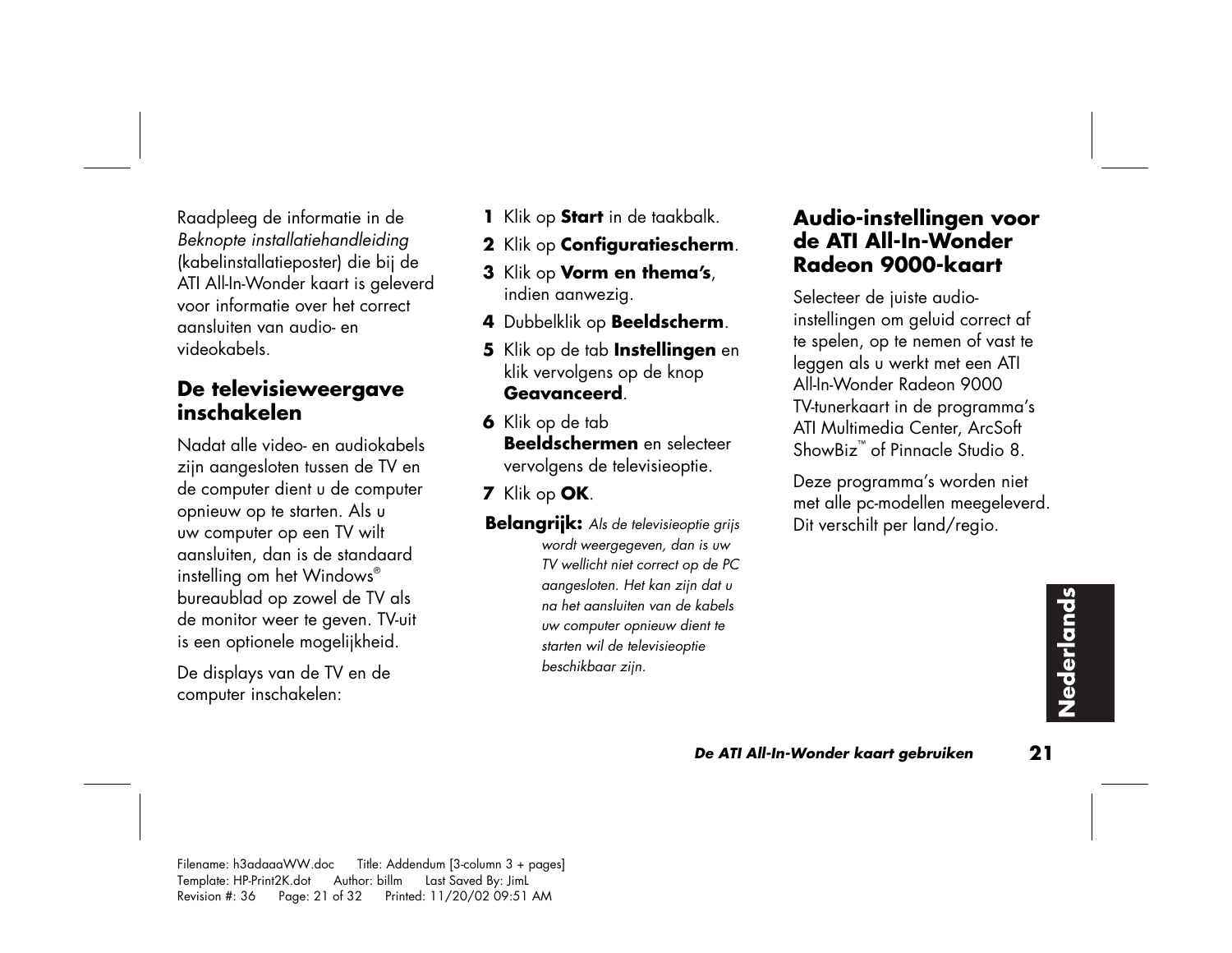#### **Audio-instellingen voor ATI Multimedia Center**

- **1** ATI Multimedia Center is misschien nog niet op de computer geïnstalleerd. Raadpleeg de documentatie van de fabrikant op de installatie-cd voor ATI Multimedia Center als u dit programma wilt installeren.
- **2** Klik op **Start** in de taakbalk.
- **3** Kies **Alle programma's**, **ATI Multimedia Center** en klik vervolgens op **TV**.
- **4** Selecteer een optie in het venster voor de licentieovereenkomst.
- **5** Als het venster voor de wizard Initialization (Initialisatie) wordt geopend, klikt u op **Next** (**Volgende**). Dit venster verschijnt alleen de eerste keer dat u het programma gebruikt.
	- **Opm.:** *De wizard verschijnt niet als u al tv-instellingen voor ATI Multimedia Center hebt opgegeven. Ga verder met de volgende procedure in dit document.*
- **6** Klik nogmaals op **Next** (**Volgende**). Het venster voor de wizard TV Channels Initialization (Tv-kanalen initialiseren) wordt geopend.
- **<sup>7</sup>**Klik op de knop **Autoscan** (**Automatisch zoeken**) om te zoeken naar beschikbare tv-kanalen en klik op **Next**  (**Volgende**).
- **8** Voer een wachtwoord in en klik op **Next** (**Volgende**).
- **9** Als het venster voor de wizard Sound Initialization (Geluid initialiseren) wordt geopend, selecteert u:
	- **CD Audio** (**Cd-audio**) *Of*:
	- **CD Player** (**Cd-speler**) *Of:*
	- **Example 3 Selecteer Analog Mix (Line/CD/Aux/TAD)**  (**Analoge mix**  [**lijn/cd/aux/TAD**]), selecteer **CD Audio** uit de vervolgkeuzelijst in het volgende venster en klik op **OK**.
	- **Opm.:** *Op de computer ziet u slechts één van deze opties.*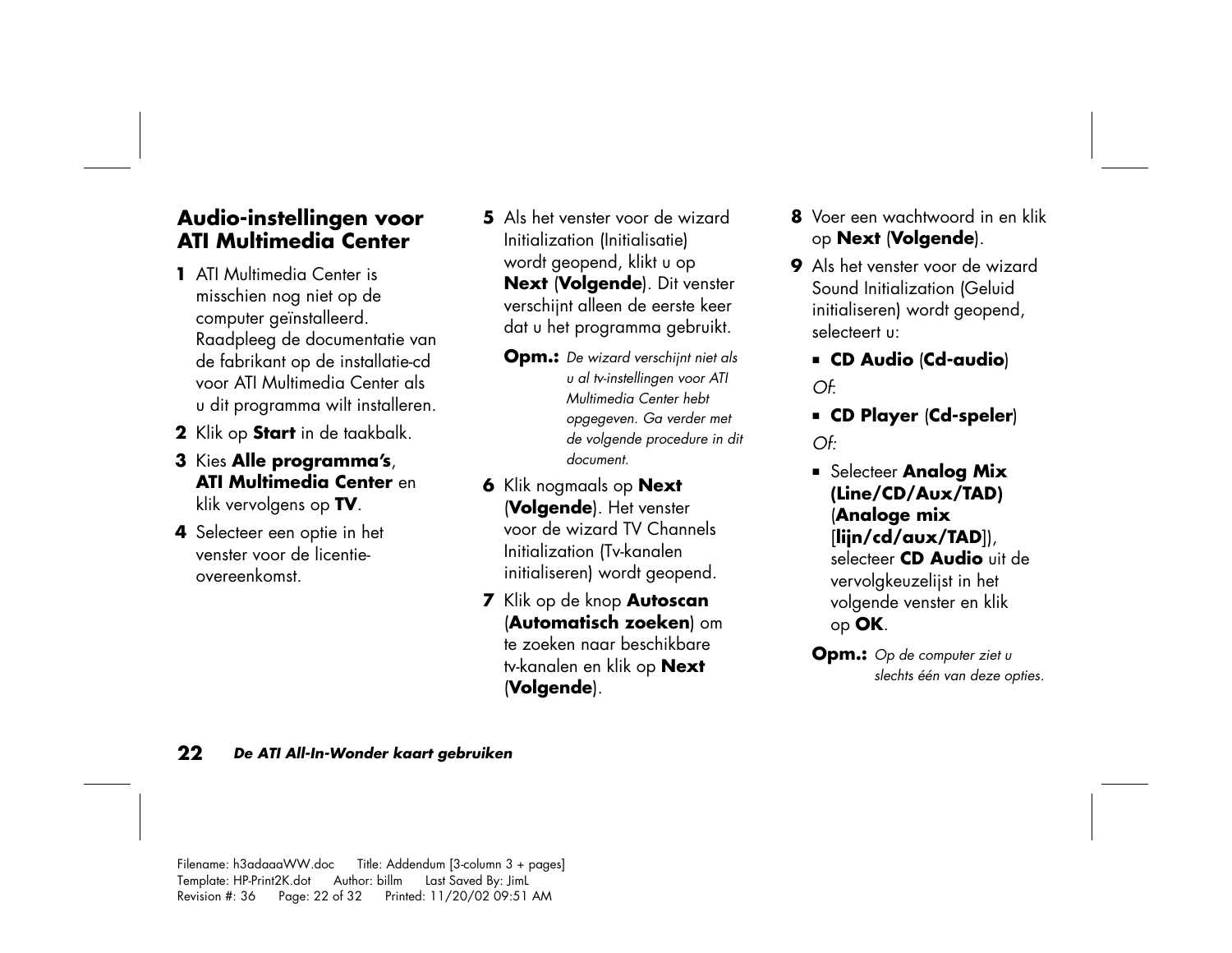**10** Klik op **Next** (**Volgende**) en volg de instructies op het scherm om de wizard te voltooien.

#### *Audio-instellingen voor ATI Multimedia Center wijzigen nadat tv-instellingen zijn geselecteerd*

Als u de wizard voor de tvinstellingen hebt uitgevoerd die in de vorige procedure wordt vermeld, kan het nodig zijn dat u de audio-instellingen wijzigt om problemen met het geluid te voorkomen.

- **<sup>1</sup>**Klik op **Start** in de taakbalk.
- **2** Kies **Alle programma's**, **ATI Multimedia Center** en klik vervolgens op **TV**.
- **3** Klik met de rechtermuisknop op het venster TV en kies **Setup** (**Instellen**).
- **<sup>4</sup>**Kies het tabblad **Display**  (**Weergave**) en klik vervolgens op de knop **Initialization Wizard** (**wizard Initialisatie**).
- **5** Voer een wachtwoord in als u één instelling hebt en klik op **Next** (**Volgende**).
- **6** Als het venster voor de wizard Sound Initialization (Geluid initialiseren) wordt geopend, selecteert u:
	- **CD Audio** (**Cd-audio**)

 $OF<sup>2</sup>$ 

- **CD Player** (**Cd-speler**)
- *Of:*

**Example 3 Selecteer Analog Mix (Line/CD/Aux/TAD)**  (**Analoge mix**  [**lijn/cd/aux/TAD**]), selecteer **CD Audio** uit de vervolgkeuzelijst in het volgende venster en klik

op **OK**.

- **Opm.:** *Op de computer ziet u slechts één van deze opties.*
- **<sup>7</sup>**Klik op **Next** (**Volgende**) en volg de instructies op het scherm om de wizard te voltooien.
- **8** Sluit het instelvenster voor de tv-speler.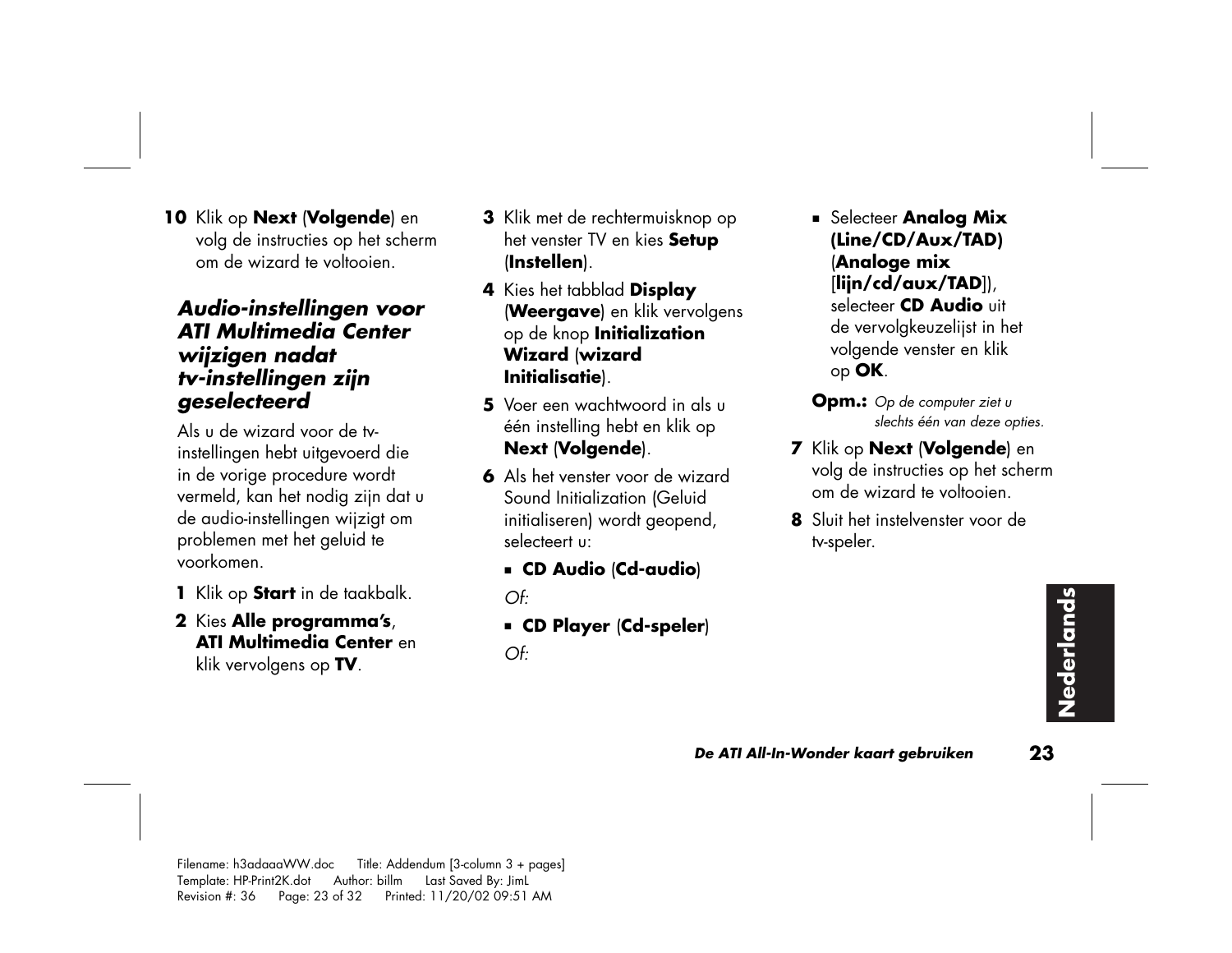#### **Audio-instellingen voor ArcSoft ShowBiz**

- **1** Voer de audio-instellingen voor ATI Multimedia Center uit.
- **2** Klik op **Start** in de taakbalk.
- **3** Kies **Alle programma's**, **ArcSoft ShowBiz** en klik vervolgens op **ShowBiz**.
- **<sup>4</sup>**Klik op **Capture** (**Vastleggen**).
- **5** Selecteer in het gedeelte **Audio CD Player** (**Cd-speler**), **Analog Mix** (**Analoge mix**) of **CD Audio** (**Cd-audio**) in de vervolgkeuzelijst.

**Opm.:** *Op de computer ziet u slechts één van deze opties.* 

**6** Klik op de knop **Done** (**Gereed**).

#### **Audio-instellingen voor Pinnacle Studio 8**

- **1** Voer de audio-instellingen voor ATI Multimedia Center uit.
- **2** Klik op **Start** in de taakbalk.
- **3** Kies **Alle programma's**, **Studio 8** en klik vervolgens op **Studio**.
- **4** Klik in de werkbalk van Studio op het menu **Setup** (**Instellen**) en klik vervolgens op **Capture Source** (**Bron vastleggen**).
- **5** Klik op het tabblad **Capture Source** (**Bron vastleggen**).
- **6** Selecteer in de vervolgkeuzelijst *Audio* een van de volgende opties:
	- **Opm.:** *Op de computer ziet u slechts één van deze opties.*
	- SB Audigy Audio Analog Mix
	- $\blacksquare$  Emu10Kx Audio CD Audio
	- SB Live! Audio CD Audio *Of:*
	- Avance AC97 Audio CD Player
- **<sup>7</sup>**Klik op **OK**.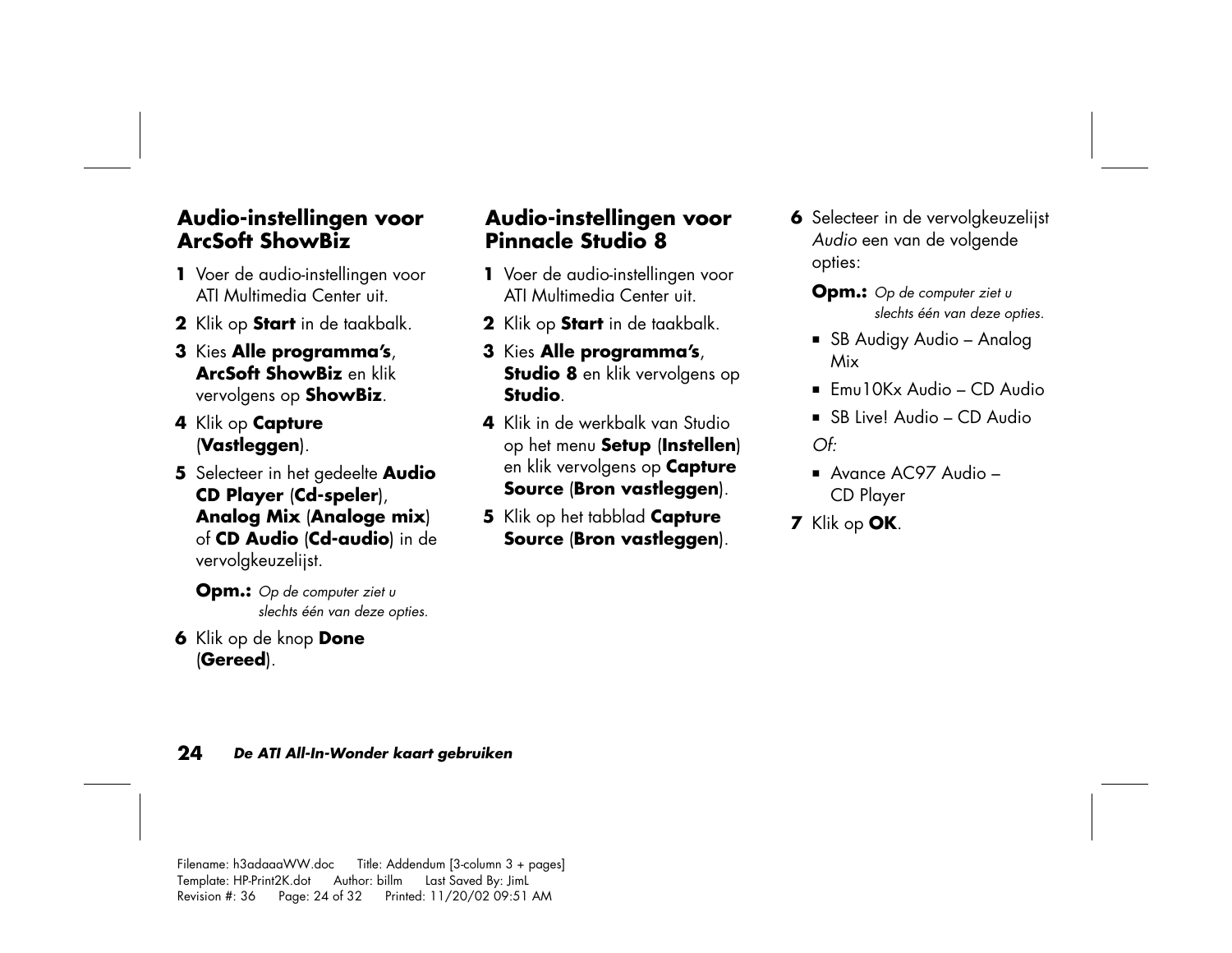#### **ATI-software opnieuw installeren**

Alle ATI-stuurprogramma's en software die nodig zijn om de ATI All-In-Wonder kaart te gebruiken, zijn vooraf op uw computer geïnstalleerd. Als u de ATI All-In-Wonder programma's opnieuw moet installeren, raadpleeg dan de sectie Applicatieherstel in de gedrukte documentatie die bij uw systeem is geleverd.

### **Ondersteuning**

De ATI All-In-Wonder kaart wordt geleverd met een online-gebruikersgids. Deze <sup>g</sup>ids beschrijft geavanceerde mogelijkheden en het gebruik van uw TV, videorecorder en andere beeldapparatuur met uw TV-tuner kaart en de afstandsbediening.

Klik op **Start** op de taakbalk, kies **Programma's**, **ATI Multimedia Center** en klik vervolgens op **MMC7** om de online-gids van ATI te openen.

Raadpleeg de online-gids van ATI (ATI Multimedia Center 7.7 User's Guide) en de kabelinstallatieposter voor instructies voor het instellen van uw PC met uw TV.

Raadpleeg voor instructies over het afspelen van DVD's of audio-CD's op uw computer de gedrukte documentatie die bij uw computer is geleverd.

**Opm.:** *A DVD-ROM station is een optionele mogelijkheid.*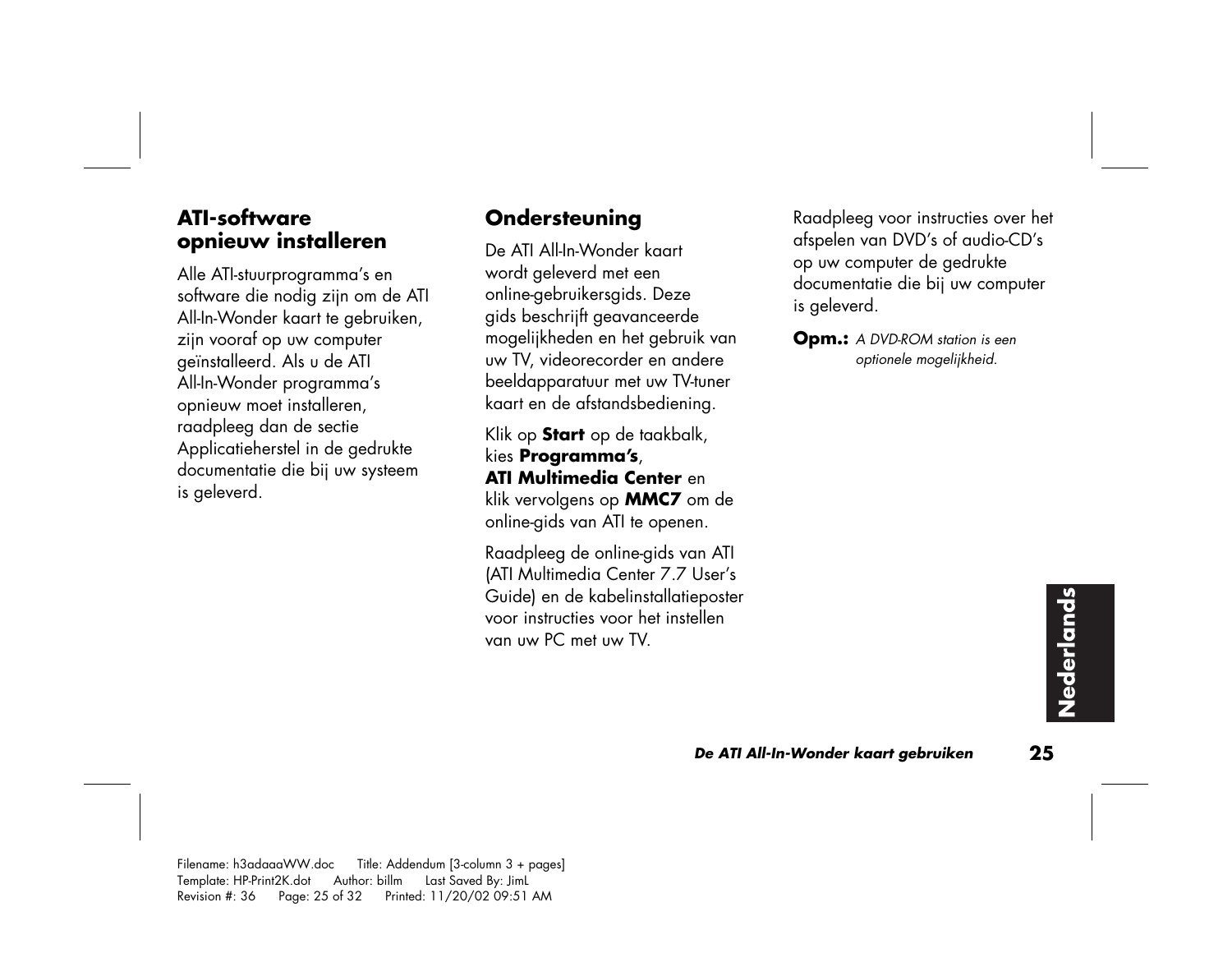## **Bruke ATI All-In-Wonder-kortet**

PCen leveres med et ATI All-In-Wonder® Radeon™ 9000-kort. Dette kortet er et grafikk- og videoopptakskort med forhåndsinnstallert TV-tuner, og leveres med nødvendige kabler og fjernkontroll, som du finner i ATI-settet som følger med PCen. All-In-Wonder-kortet leveres også med ATIs multimediaprogramvare, som er forhåndsinstallert på PCen.

**Viktig:** *ATI-settet inneholder en adapter for tilkobling av en VGA-skjerm via inndataporten for digital video på All-In-Wonder-kortet, <sup>p</sup>å baksiden av PCen. Du kan ikke koble til en standard VGAskjerm uten denne adapteren.* 

All-In-Wonder-kortet og ATI Multimedia Center-programvaren <sup>g</sup>ir 2- og 3-dimensjonal grafikk med multimediafunksjoner, som betyr at du kan gjøre følgende:

- Se og stoppe midlertidig direktesendt TV, DVDer og videoer på PCen.
- Ta opp og spille av analog video fra TV-apparatet, videospilleren og videokameraet.
- Organisere bilde- og lydfiler i et mediabibliotek.
- Spille spill og musikk-CDer.

Når du kobler PCen til en TV eller en kilde med TV-signaler, har ATI All-In-Wonder-kortet flere funksjoner som du kan styre med ATI-fjernkontrollen, for eksempel: TV-On-Demand™, zoom-kontroll, <sup>p</sup>lanlagt visning, kanalsøk, en interaktiv programoversikt og teksting.

**Obs!** *Planlagt visning, teksting og den interaktive programoversikten er ikke tilgjengelige i alle land/regioner.* 

Du finner mer informasjon i installeringsoversikten (kabelinstallering) som fulgte med ATI All-In-Wonder-kortet om hvordan du installerer de riktige lyd- og bildekablene.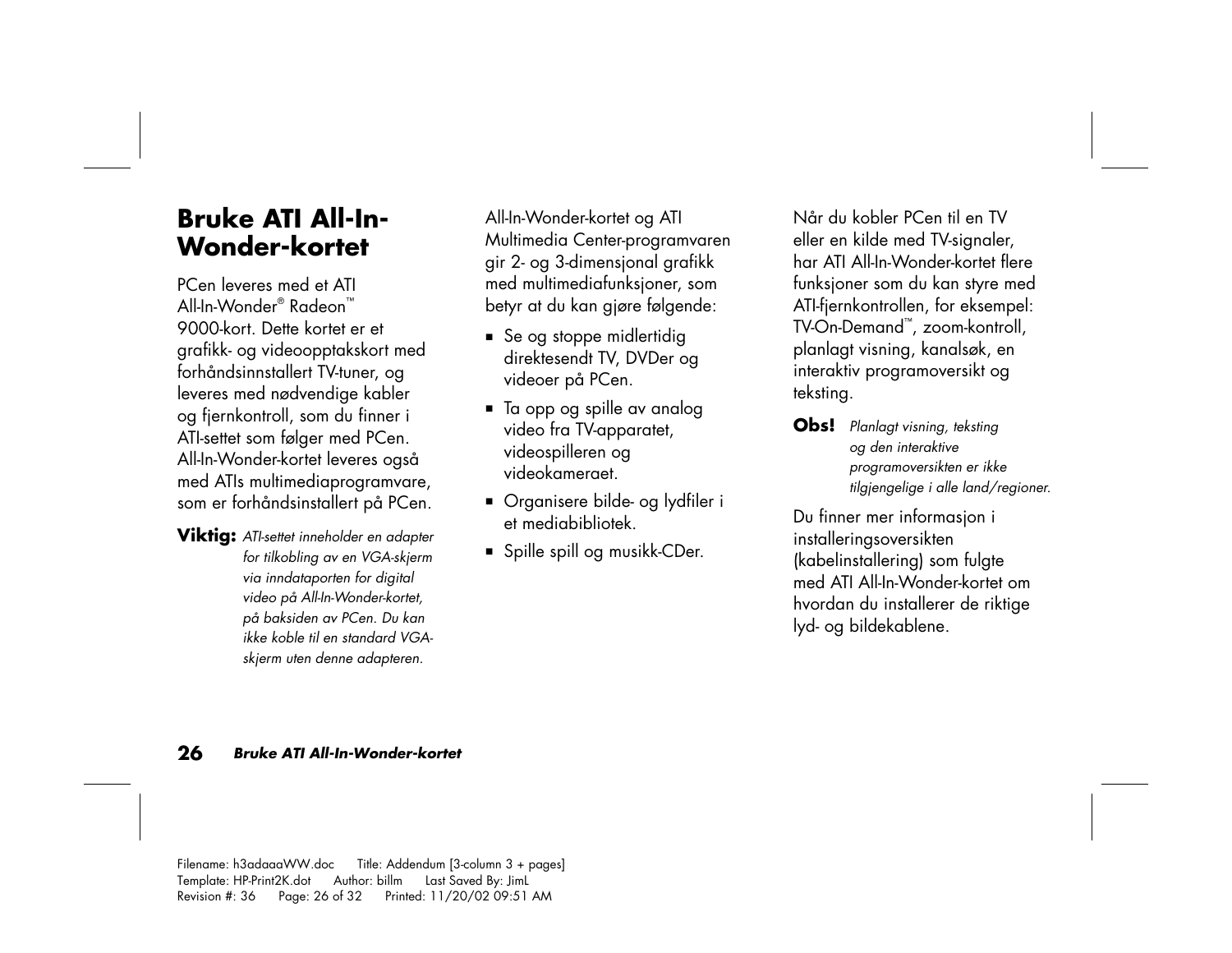### **Aktivere TV-visning**

Etter at du har koblet til alle nødvendige bilde- og lydkabler mellom TV-apparatet og PCen, må du starte PCen på nytt. Hvis du velger å koble PCen til en TV, er standardinnstillingen for visning at TV-apparatet og dataskjermen viser Windows®-skrivebordet samtidig. TV-ut er en valgfri funksjon.

Slik aktiverer du TV- og PC-visning:

- **<sup>1</sup>**Klikk på **Start** p<sup>å</sup> oppgavelinjen.
- **2** Klikk på **Kontrollpanel**.
- **3** Klikk på **Utseende og temaer**, hvis denne finnes.
- **<sup>4</sup>**Dobbeltklikk på **Skjerm**.
- **5** Velg kategorien **Innstillinger**, og klikk deretter på **Avansert**.
- **6** Klikk på kategorien **Skjerm** og velg deretter alternativet for **TV**.
- **<sup>7</sup>**Klikk på **OK**.
- **Viktig:** *Hvis alternativet for TV er nedtonet, kan det hende at TV-apparatet ikke er ordentlig tilkoblet PCen. Det kan hende at du må starte PCen på nytt etter at du har koblet til bildekablene for at alternativet for TV skal vises.*

#### **Lydoppsett for ATI All-In-Wonder Radeon 9000-kortet**

Velg riktige lydinnstillinger for å spille av eller ta opp lyd på riktig måte ved hjelp av TV-tunerkortet ATI All-In-Wonder Radeon 9000 med programmene ATI Multimedia Center, ArcSoft ShowBiz ™ eller Pinnacle Studio 8.

Enkelte programmer leveres ikke med PCen, avhengig av landet/regionen du bor i.

#### **Lydoppsett for ATI Multimedia Center**

- **1** ATI Multimedia Center kan ikke forhåndsinstalleres på PCen. Se dokumentasjonen fra produsenten som fulgte med installerings-CDen for ATI Multimedia Center hvis du vil installere dette programmet.
- **2** Klikk på **Start** p<sup>å</sup> oppgavelinjen.
- **3** Velg **Alle programmer**, **ATI Multimedia Center**og klikk deretter på **TV**.
- **4** Velg et alternativ i skjermbildet med lisensavtalen.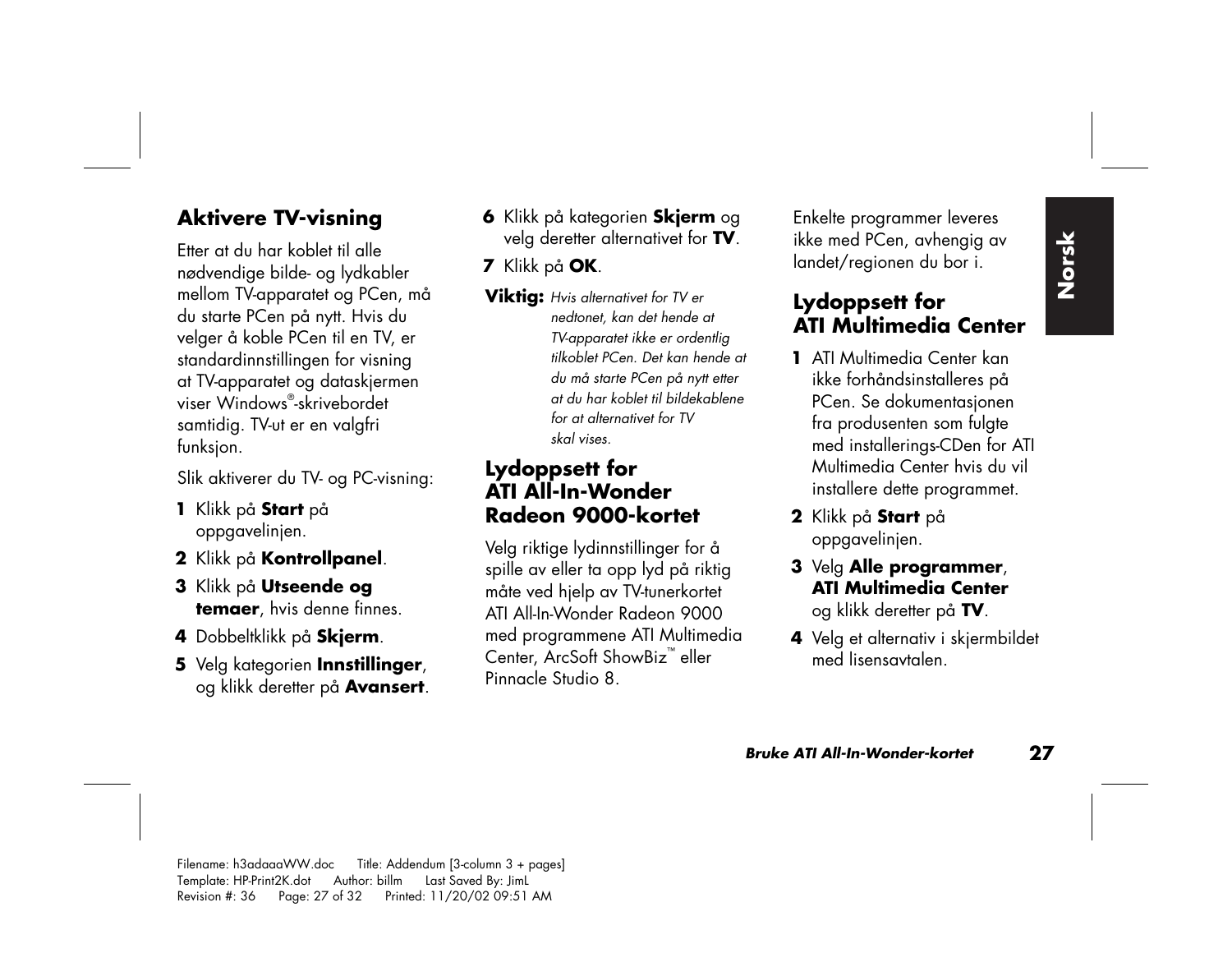**5** Når veiviservinduet for initialisering åpnes, klikker du <sup>p</sup>å **Next** (**neste**). Dette vinduet åpnes bare den første gangen du bruker dette programmet.

**Obs!** *Hvis du allerede har konfigurert TV-innstillingene for ATI Multimedia Center, vises ikke denne veiviseren. Gå til neste trinn i dette dokumentet.* 

**6** Klikk på **Next** (**neste**) igjen. Veiviservinduet for initialisering av TV-kanaler åpnes.

**<sup>7</sup>**Klikk på **Autoscan** (**autoskann**) for å søke etter tilgjengelige TV-kanaler, og klikk deretter på **Next** (**neste**).

- **8** Angi et passord og klikk deretter på **Next** (**neste**).
- **9** Når veiviservinduet for initialisering av lyd åpnes, velger du følgende:

■ **CD Audio** (**CD-lyd**)

*Eller:*

■ **CD Player** (**CD-spiller**)

*Eller:*

- Velg **Analog Mix (Line/CD/Aux/TAD)** (**analog miks**  [**linje/CD/Aux/TAD**]), velg **CD Audio** (**CD-lyd**) på rullegardinlisten i neste vindu, og klikk deretter på **OK**.
- **Obs!** *PCen viser bare ett av disse alternativene.*
- **10** Klikk på **Next** (**neste**) og følg instruksjonene på skjermen for å fullføre veiviseren.

#### *Endre lydinnstillingen for ATI Multimedia Center etter at TV-innstillingene er angitt*

Hvis du allerede har fullført installeringsveiviseren for TV i forrige fremgangsmåte, kan det hende at du må endre lydinnstillingene for å unngå lydproblemer.

- **<sup>1</sup>**Klikk på **Start** p<sup>å</sup> oppgavelinjen.
- **2** Velg **Alle programmer**, **ATI Multimedia Center**og klikk deretter på **TV**.
- **3** Høyreklikk på TV-vinduet og velg deretter **Setup** (**oppsett**).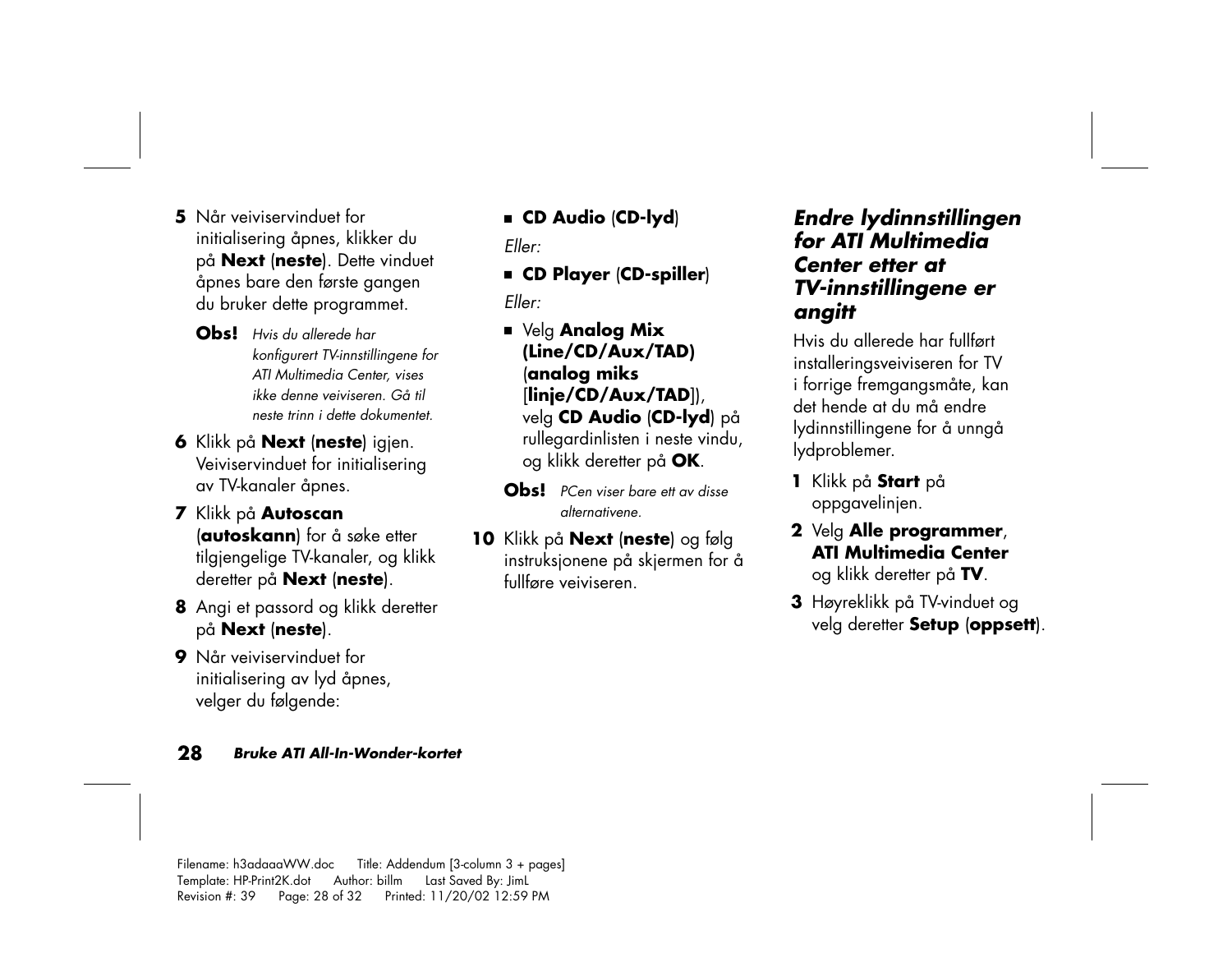- **<sup>4</sup>**Velg kategorien **Display** (**skjerm**), og klikk deretter på knappen **Initialization Wizard**(**initialiseringsveiviser**).
- **5** Angi passordet hvis du har et passord, og klikk deretter på **Next** (**neste**).
- **6** Når veiviservinduet for initialisering av lyd åpnes, velger du følgende:
	- **CD Audio** (**CD-lyd**)

*Eller:*

■ **CD Player** (**CD-spiller**)

*Eller:*

- Velg **Analog Mix (Line/CD/Aux/TAD)**  (**analog miks**  [**linje/CD/Aux/TAD**]), velg **CD Audio** (**CD-lyd**) på rullegardinlisten i neste vindu, og klikk deretter på **OK**.
- **Obs!** *PCen viser bare ett av disse alternativene.*
- **<sup>7</sup>**Klikk på **Next** (**neste**) og følg instruksjonene på skjermen for å fullføre veiviseren.
- **8** Lukk vinduet for oppsett av TV-spilleren.

#### **Lydoppsett for ArcSoft ShowBiz**

- **1** Fullfør lydoppsettet for programmet ATI Multimedia Center.
- **2** Klikk på **Start** p<sup>å</sup> oppgavelinjen.
- **3** Velg **Alle programmer**, **ArcSoft ShowBiz** og klikk deretter på **ShowBiz**.
- **4** Klikk på **Capture** (**ta opp**).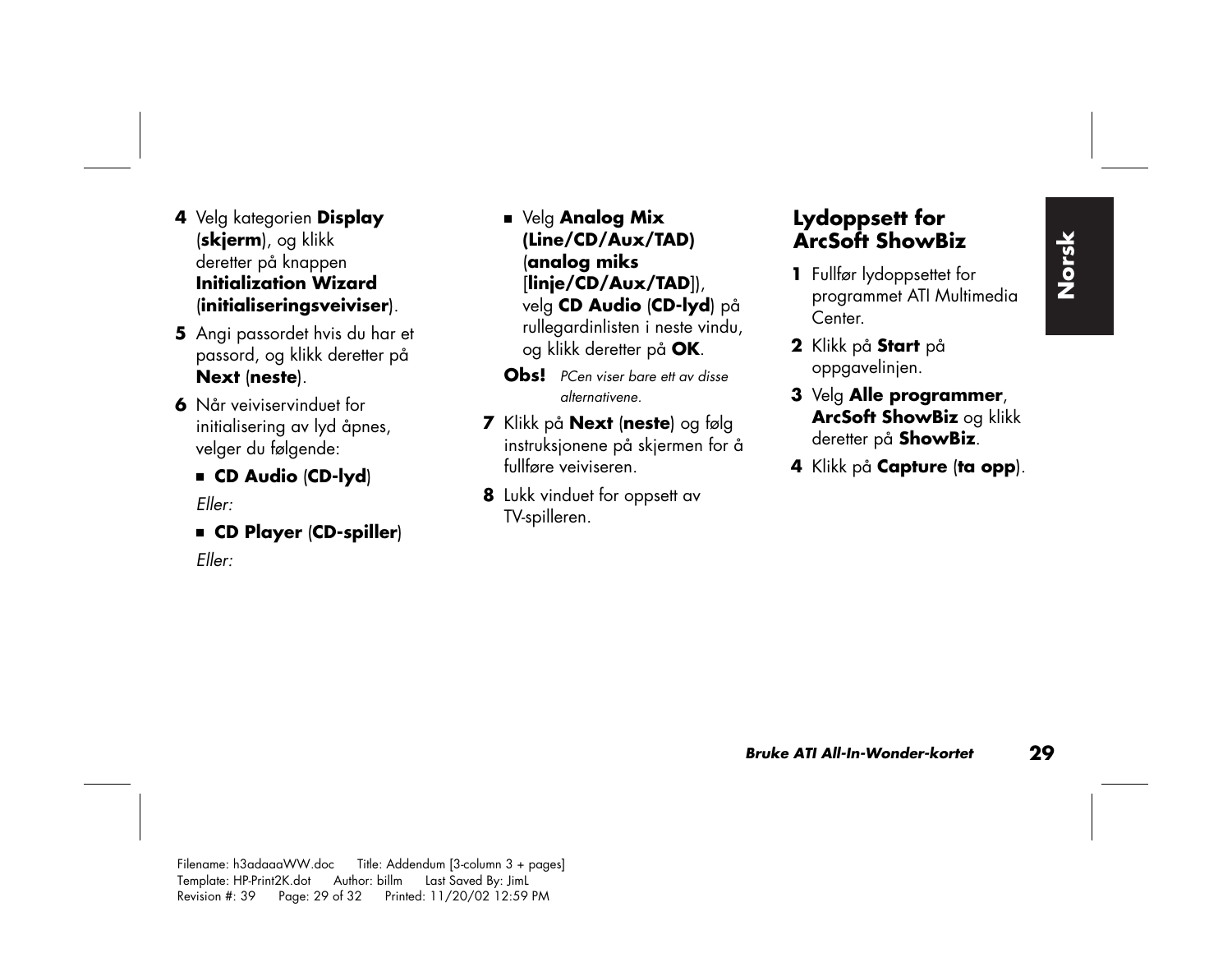- **5** Under delen **Audio** (**lyd**) velger du **CD Player** (**CDspiller**), **Analog Mix** (**lydmiks**) eller **CD Audio** (**CD-lyd**) på rullegardinlisten.
	- **Obs!** *PCen viser bare ett av disse alternativene.*
- **6** Klikk på **Done** (**ferdig**).

#### **Lydoppsett for Pinnacle Studio 8**

- **1** Fullfør lydoppsettet for programmet ATI Multimedia Center.
- **2** Klikk på **Start** p<sup>å</sup> oppgavelinjen.
- **3** Velg **Alle programmer**, **Studio 8**, og klikk deretter på **Studio**.
- **<sup>4</sup>**På Studio-verktøylinjen klikker du på menyen **Setup** (**oppsett**) og deretter på **Capture Source** (**ta opp kilde**).
- **5** Velg kategorien **Capture source** (**ta opp kilde**).
- **6** På rullegardinlisten **Audio** (**lyd**) velger du ett av følgende alternativer:
	- **Obs!** *PCen viser bare ett av disse alternativene.*
	- SB Audigy Audio Analog Mix (SB Audigy Audio – analog miks)
	- $\blacksquare$  Emu10Kx Audio CD Audio (Emu10Kx Audio – CD-lyd)
	- SB Live! Audio CD Audio (SB Live! Audio – CD-lyd)

*Eller:*

- Avance AC97 Audio CD Player (Avance AC97 Audio – CD-spiller)
- **<sup>7</sup>**Klikk på **OK**.

#### **Installere ATI-programvaren på nytt**

Alle nødvendige ATI-drivere og -programmer er forhåndsinstallert <sup>p</sup>å PCen, slik at du kan bruke ATI All-In-Wonder-kortet. Hvis du må installere ATI All-In-Wonderprogrammene på nytt, finner du informasjon om gjenoppretting av programmer i den trykte dokumentasjonen som fulgte med PCen.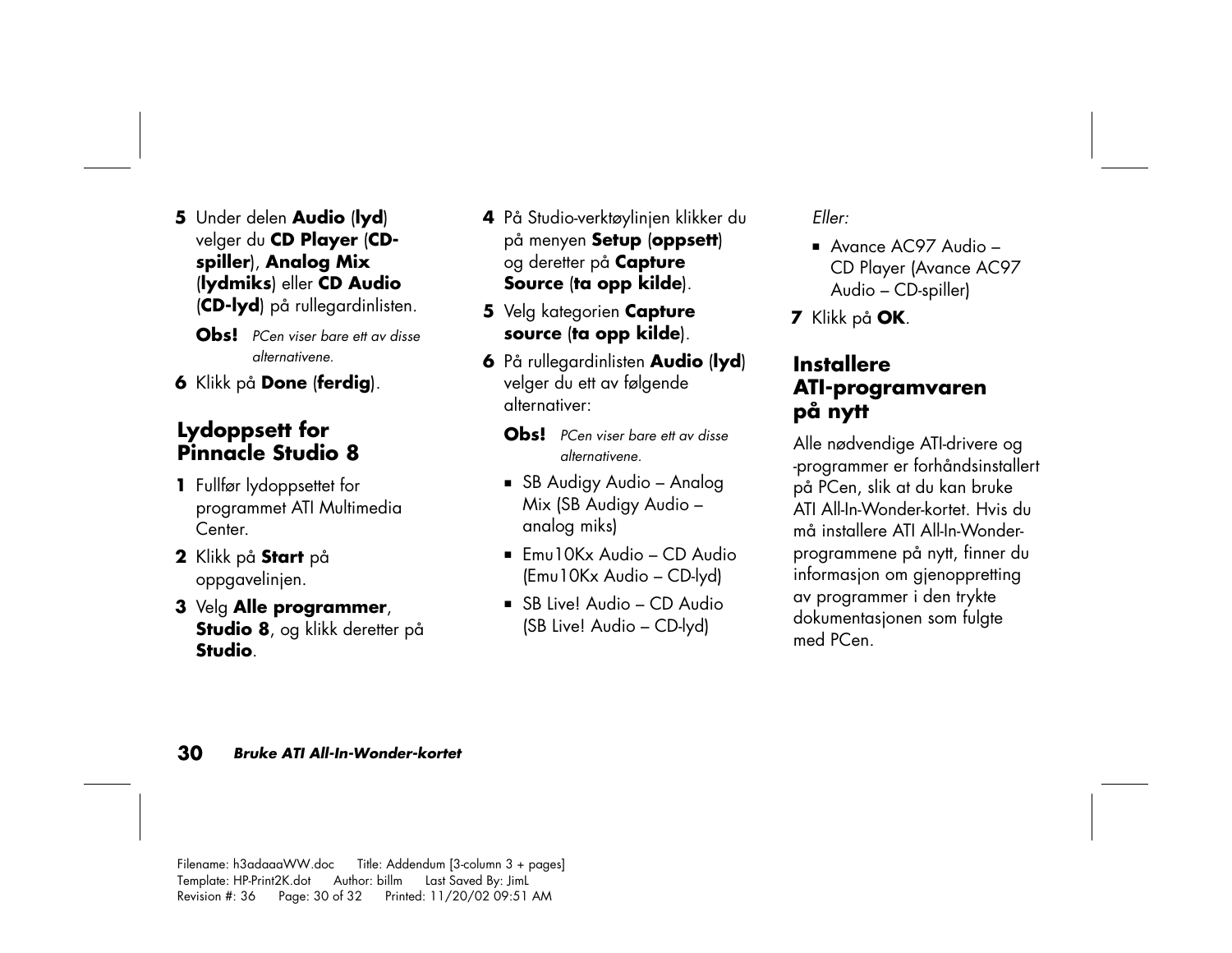## **Få hjelp**

ATI All-In-Wonder-kortet leveres med en elektronisk brukerhåndbok. Denne håndboken beskriver avanserte funksjoner og inneholder informasjon om hvordan du bruker TV, videospiller og andre bildekilder sammen med TV-tunerkortet og fjernkontrollen.

Du viser ATIs elektroniske håndbok ved å klikke på **Start** på oppgavelinjen, velge **Alle programmer**, **ATI Multimedia Center** og deretter klikke på **MMC7**.

Du finner instruksjoner om hvordan du konfigurerer PCen for bruk med TV i ATIs elektroniske brukerhåndbok (brukerhåndboken for ATI Multimedia Center 7.7) og på installeringsoversikten for kabel.

Du finner instruksjoner om hvordan du spiller av DVDer eller lyd-CDer på PCen i den trykte dokumentasjonen som fulgte med PCen.

**Obs!** *En DVD-ROM-stasjon er en valgfri funksjon.*